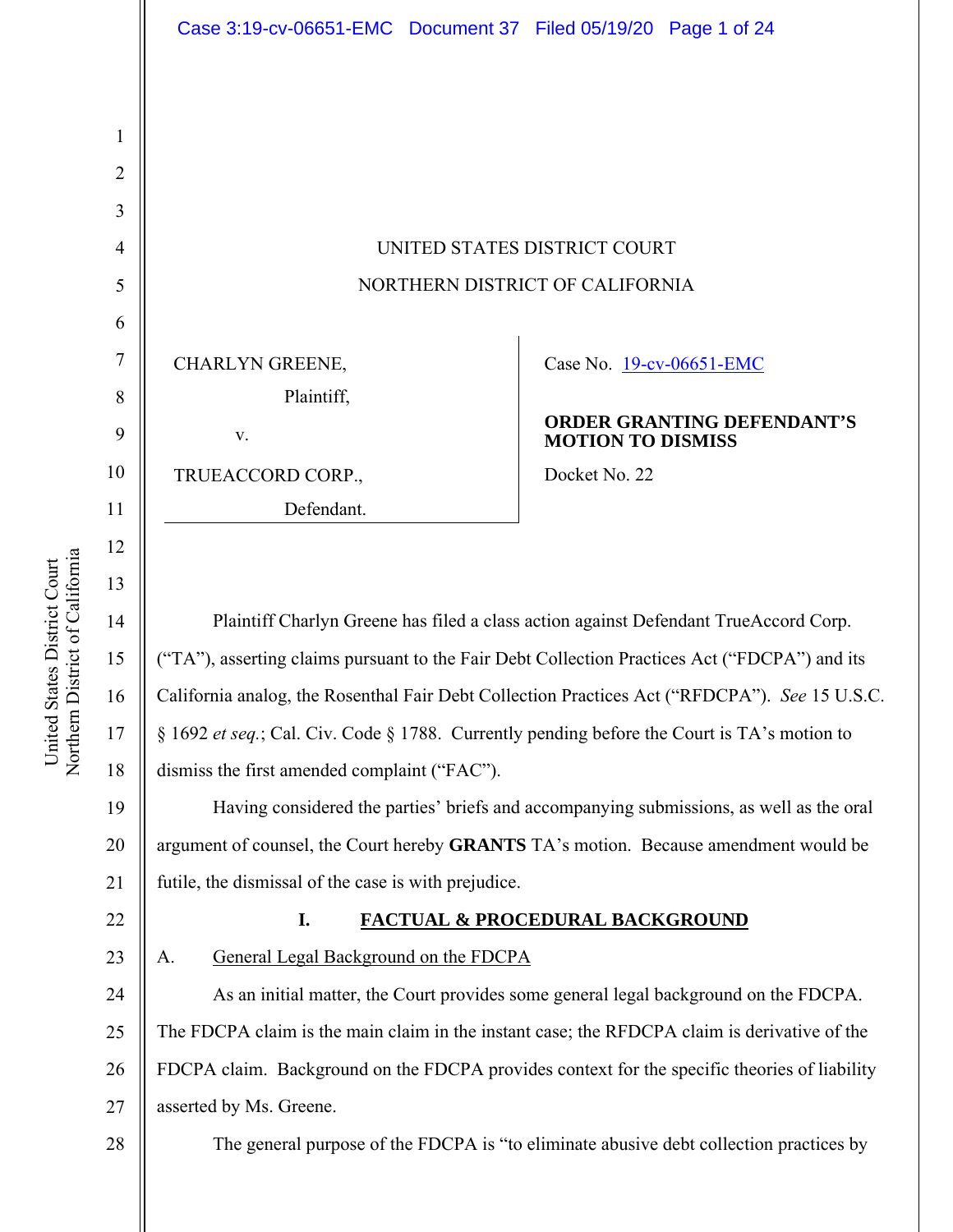1 2 3 4 5 6 7 8 9 10 11 12 13 14 15 16 17 18 19 20 21 22 23 24 25 26 27 debt collectors." 15 U.S.C. § 1692(e). Thus, for example, the FDCPA contains provisions prohibiting harassment or abuse by debt collectors, as well as false or misleading representations by debt collectors. *See id.* §§ 1692d, 1692e. As an example of the latter, the FDCPA provides that a debt collector makes a false, deceptive, or misleading representation by failing to disclose in the initial communication with the consumer – whether written or oral – that the debtor collector is attempting to collect a debt. *See id.* § 1692e(11) (referring to "[t]he failure to disclose in the initial written communication with the consumer and, in addition, if the initial communication with the consumer is oral, in that initial oral communication, that the debt collector is attempting to collect a debt"). For purposes of the instant case, the critical FDCPA provision is one that concerns the validation of debts. Title 15 U.S.C. § 1692g provides in relevant part as follows: (a) Notice of debt; contents. Within five days after the initial communication with a consumer in connection with the collection of any debt, a debt collector shall, *unless the following information is contained in the initial communication* or the consumer has paid the debt, send the consumer a written notice containing – (1) the amount of the debt; (2) the name of the creditor to whom the debt is owed; (3) a statement that unless the consumer, within thirty days after receipt of the notice, disputes the validity of the debt, or any portion thereof, the debt will be assumed to be valid by the debt collector; (4) a statement that if the consumer notifies the debt collector in writing within the thirty-day period that the debt, or any portion thereof, is disputed, the debt collector will obtain verification of the debt . . . and a copy of such verification . . . will be mailed to the consumer by the debt collector . . . . 15 U.S.C. § 1692g(a) (emphasis added). The notice referenced above is often called the "validation notice." *See, e.g.*, *Hipolito v. All. Receivables Mgmt.*, No. C-05-0842 JCS, 2005 U.S. Dist. LEXIS 48404, at \*10 (N.D. Cal. July 15, 2005). The thirty-day period during which the consumer may dispute the debt is often called the "validation period." *See, e.g.*, *Palmer v. Stassinos*, 348 F. Supp. 2d 1070, 1083 (N.D. Cal. 2004).

a United States District Court Northern District of Californi United States District Court

28

2

To the extent § 1692g(a) refers to a written validation notice, the Electronic Signatures in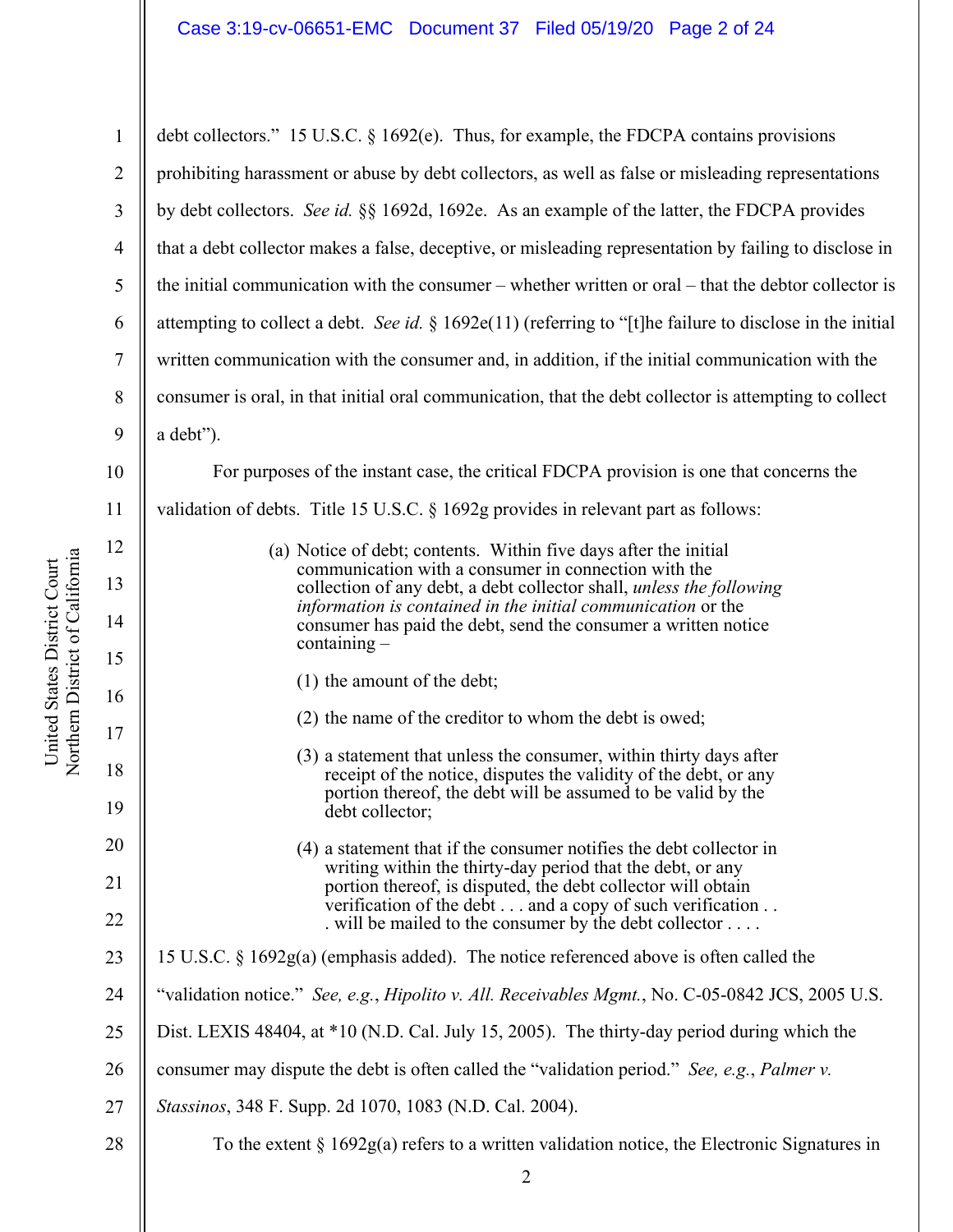# Case 3:19-cv-06651-EMC Document 37 Filed 05/19/20 Page 3 of 24

| $\mathbf{1}$     | Global and National Commerce Act ("E-SIGN Act") comes into play. The E-SIGN Act provides                                             |
|------------------|--------------------------------------------------------------------------------------------------------------------------------------|
| $\overline{2}$   | that consumer disclosures may in certain circumstances be communicated electronically. Title 15                                      |
| 3                | U.S.C. $\S$ 7001(c)(1) provides in relevant part as follows:                                                                         |
| $\overline{4}$   | Consent to electronic records [I]f a statute, regulation or other                                                                    |
| 5                | rule of law requires that information relating to a transaction or<br>transactions in or affecting interstate or foreign commerce be |
| 6                | provided or made available to a consumer in writing, the use of an<br>electronic record to provide or make available (whichever is   |
| $\boldsymbol{7}$ | required) such information satisfies the requirement that such<br>information be in writing if –                                     |
| 8                | (A) the consumer has affirmatively consented to such use and has not<br>withdrawn such consent;                                      |
| 9                | (B) the consumer, prior to consenting, is provided with a clear and                                                                  |
| 10               | conspicuous statement -                                                                                                              |
| 11               | (i) informing the consumer of $(I)$ any right or option of the<br>consumer to have the record provided or made available on          |
| 12               | paper or in nonelectronic form, and (II) the right of the<br>consumer to withdraw the consent to have the record                     |
| 13               | provided or made available in an electronic form and of any<br>conditions, consequences (which may include termination of            |
| 14               | the parties' relationship), or fees in the event of such<br>withdrawal;                                                              |
| 15               | (ii) informing the consumer of whether the consent applies (I)                                                                       |
| 16               | only to the particular transaction which gave rise to the<br>obligation to provide the record, or (II) to identified                 |
| 17               | categories of records that may be provided or made available<br>during the course of the parties' relationship;                      |
| 18               | (iii) describing the procedures the consumer must use to                                                                             |
| 19               | withdraw consent as provided in clause (i) and to update<br>information needed to contact the consumer electronically;               |
| 20               | and                                                                                                                                  |
| 21               | $(iv)$ informing the consumer $(I)$ how, after the consent, the<br>consumer may, upon request, obtain a paper copy of an             |
| 22               | electronic record, and (II) whether any fee will be charged<br>for such copy                                                         |
| 23               | $(C)$ the consumer –                                                                                                                 |
| 24               |                                                                                                                                      |
| 25               | (i) prior to consenting, is provided with a statement of the<br>hardware and software requirements for access to and                 |
| 26               | retention of the electronic records; and                                                                                             |
| 27               | (ii) consents electronically, or confirms his or her consent<br>electronically, in a manner that reasonably demonstrates that        |
| 28               | the consumer can access information in the electronic form                                                                           |
|                  |                                                                                                                                      |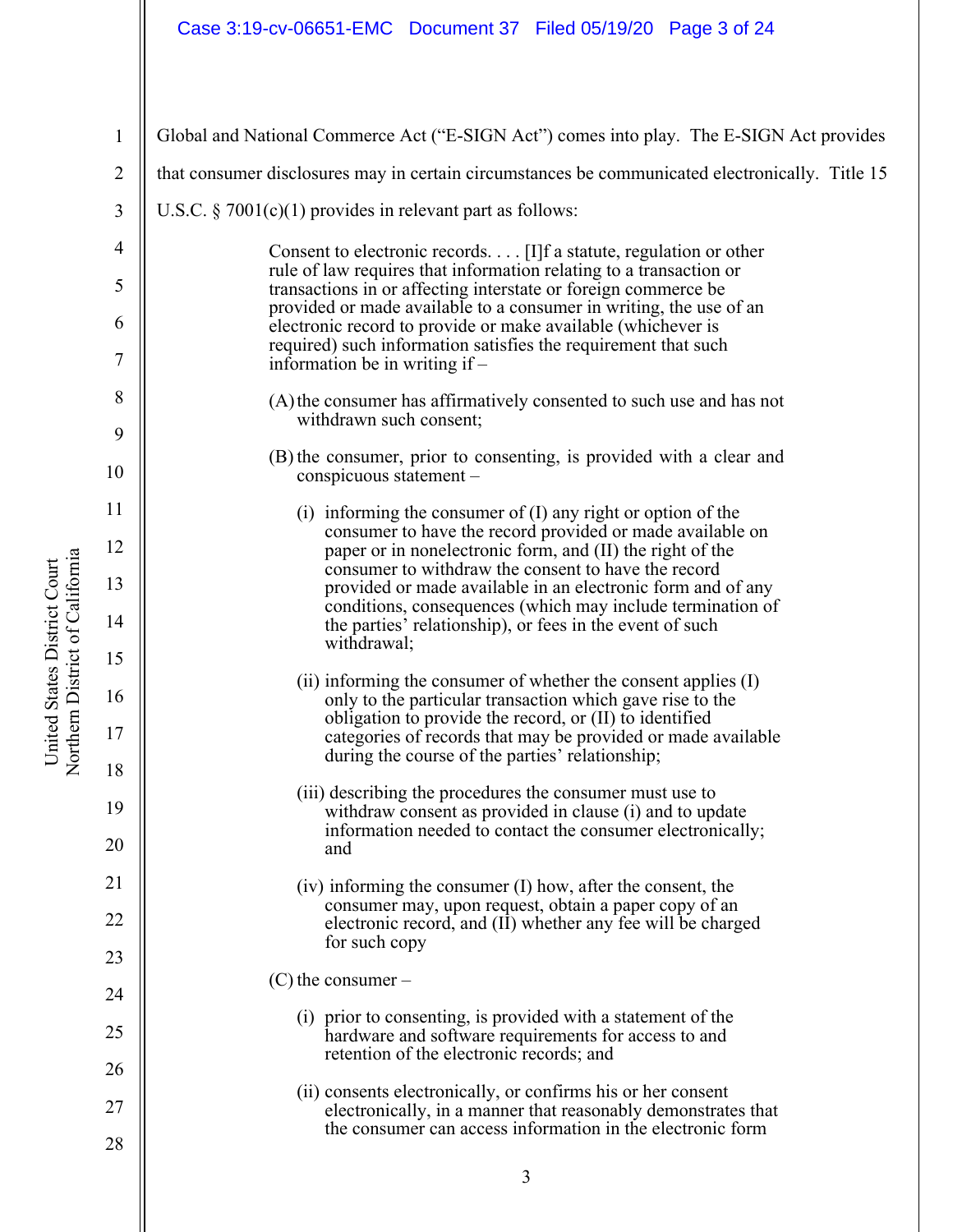#### Case 3:19-cv-06651-EMC Document 37 Filed 05/19/20 Page 4 of 24

that will be used to provide the information that is the subject of the consent . . . .

1 2

15 U.S.C. § 7001(c)(1).

3

4

5

6

7

8

9

10

11

12

13

14

15

16

17

18

19

20

B. Initial Communication from TA to Ms. Greene

According to Ms. Greene, on March 21, 2019, TA attempted to collect an alleged debt from her. The alleged debt had purportedly originated with Bank of America, N.A. but Cach LLC was the asserted current owner. *See* FAC ¶¶ 9-12. The initial communication that TA sent to Ms. Greene was via email; that initial communication included a validation notice (*i.e.*, a validation notice was not sent separately after the initial communication). The validation notice included the following information: "'If you notify us in writing within 30 days from receiving this notice that you dispute all or any portion of this debt, we will obtain verification of the debt . . . and send you a copy of such verification . . . .'" FAC ¶ 14.

Ms. Greene asserts that TA "violated the FDCPA . . . by sending [her the] initial communication[] via e-mail without complying with the E-Sign Act." FAC ¶ 23; *see also* FAC ¶ 41(a) (asserting that "Defendant's use of e-mail to provide the validation notice as required by the FDCPA is a violation of the FDCPA . . . and E-SIGN Act"). Ms. Greene also contends that TA's email above violated the FDCPA – specifically,  $\S 1692g(a)(4)$  – because the email referred to "send[ing]" a copy of the verification of the debt whereas  $\S 1692g(a)(4)$  specifies that a copy of the verification will be "mailed." *See* FAC ¶ 16 (asserting that TA "effectively changed the wording of [the FDPCA] by removing the word 'MAILED' and replacing it with the word 'SEND'").

21

# C. Additional Communications Following the Initial Communication

22 23 24 25 As alleged in the operative complaint, upon reading the email from TA, Ms. Greene saw a link embedded in the email that purportedly would give her more information about the alleged debt and her options. *See* FAC ¶¶ 22, 27. She clicked on the link and was taken to a website that she did not recognize; thus, she immediately closed the browser. *See* FAC ¶ 28.

26 27 28 Just a few hours later, TA sent Ms. Greene another email attempting to collect on the alleged debt. *See* FAC ¶ 29. More emails were sent on March 29 and April 1, 5, 8, 18, and 22, 2019 (*i.e.*, during the thirty-day validation period). *See* FAC ¶ 30. According to Ms. Greene, the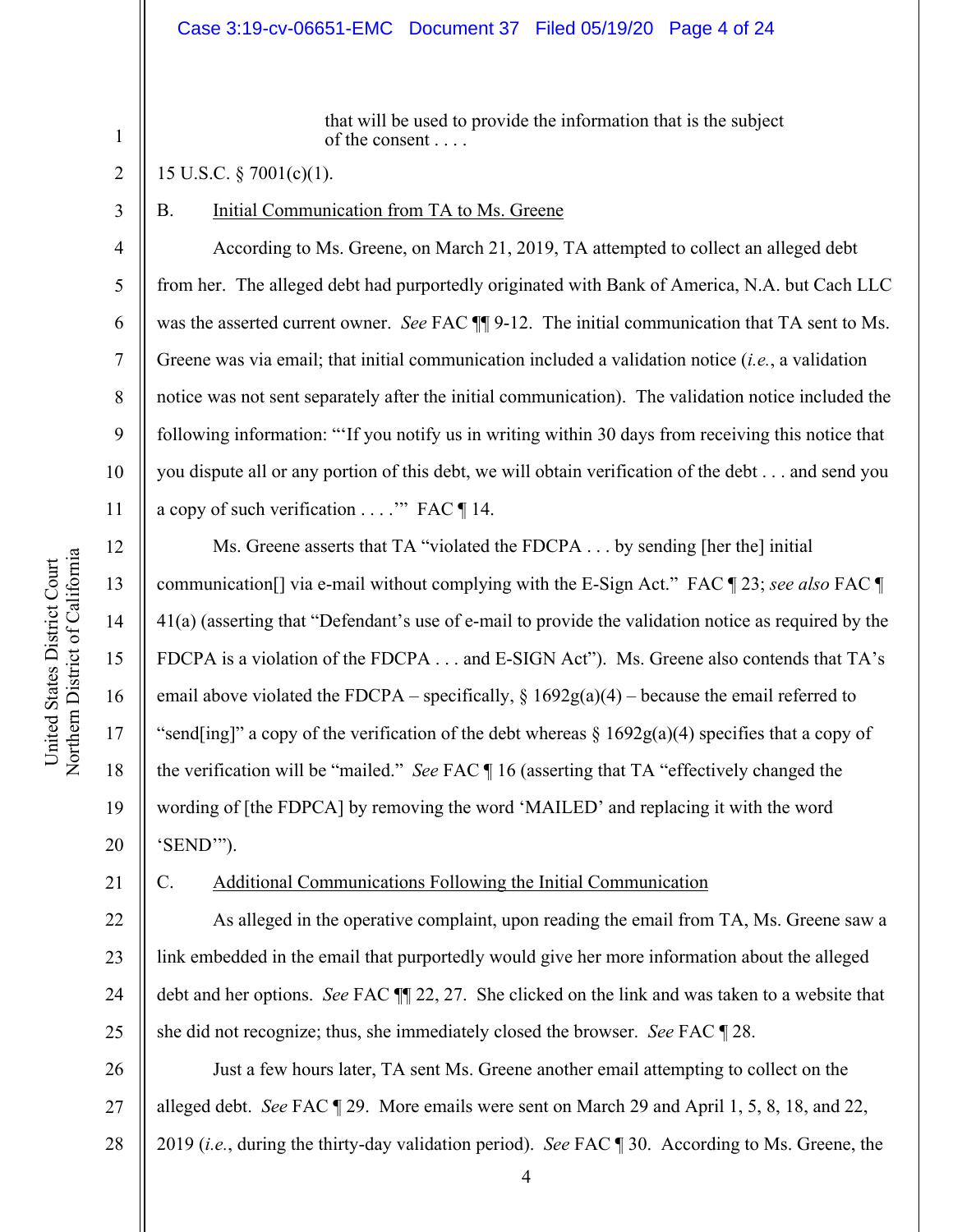## Case 3:19-cv-06651-EMC Document 37 Filed 05/19/20 Page 5 of 24

"barrage" of emails confused her and "overshadowed the [validation] notice" included in the initial communication – which contained the required FDCPA language that she could dispute the debt within the thirty-day validation period. FAC ¶¶ 32-33.

D. Theories of Liability

As reflected by the above, Ms. Greene has essentially asserted three theories of liability in support of her FDCPA claim (as well as her derivative RFDCPA claim):

- (1) TA's "use of e-mail to provide the validation notice as prescribed by the FDCPA is a violation of the FDCPA . . . and E-SIGN Act";
- (2) TA's "use of the word 'send' instead of the word 'mailed,' as required by 15 U.S.C.  $\S$  1692g(a)(4), constituted [a] violation [] of the FDCPA"; and
- (3) TA's "follow up collection e-mails overshadowed or were inconsistent with the validation notice."

FAC  $\P$  41.

1

2

3

4

5

6

7

8

9

10

11

12

13

14

15

#### **II. DISCUSSION**

A. Legal Standard

16 17 18 19 20 21 22 23 24 25 26 27 28 Federal Rule of Civil Procedure 8(a)(2) requires a complaint to include "a short and plain statement of the claim showing that the pleader is entitled to relief." Fed. R. Civ. P. 8(a)(2). A complaint that fails to meet this standard may be dismissed pursuant to Federal Rule of Civil Procedure 12(b)(6). *See* Fed. R. Civ. P. 12(b)(6). To overcome a Rule 12(b)(6) motion to dismiss after the Supreme Court's decisions in *Ashcroft v. Iqbal*, 556 U.S. 662 (2009), and *Bell Atlantic Corp. v. Twombly*, 550 U.S. 544 (2007), a plaintiff's "factual allegations [in the complaint] 'must . . . suggest that the claim has at least a plausible chance of success.'" *Levitt v. Yelp! Inc.*, 765 F.3d 1123, 1135 (9th Cir. 2014). The court "accept[s] factual allegations in the complaint as true and construe[s] the pleadings in the light most favorable to the nonmoving party." *Manzarek v. St. Paul Fire & Marine Ins. Co.*, 519 F.3d 1025, 1031 (9th Cir. 2008). But "allegations in a complaint . . . may not simply recite the elements of a cause of action [and] must contain sufficient allegations of underlying facts to give fair notice and to enable the opposing party to defend itself effectively." *Levitt*, 765 F.3d at 1135 (internal quotation marks omitted). "A claim has facial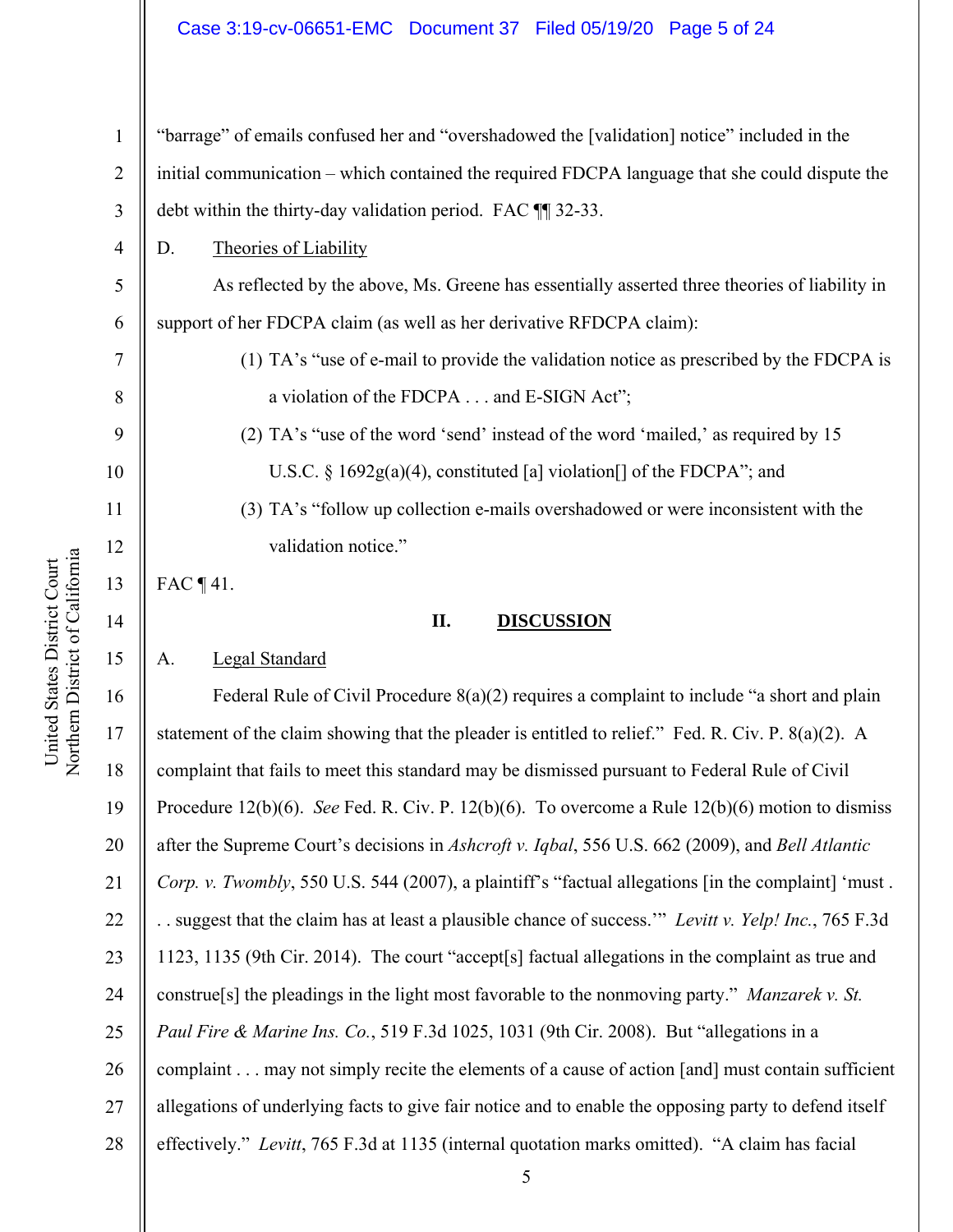## Case 3:19-cv-06651-EMC Document 37 Filed 05/19/20 Page 6 of 24

plausibility when the plaintiff pleads factual content that allows the court to draw the reasonable inference that the defendant is liable for the misconduct alleged." *Iqbal*, 556 U.S. at 678. "The plausibility standard is not akin to a probability requirement, but it asks for more than a sheer possibility that a defendant has acted unlawfully." *Id.* (internal quotation marks omitted).

In the instant case, TA argues that Ms. Greene has failed to state a claim for relief with respect to all three liability theories. Because the FDCPA claim is the main claim, the Court focuses on the FDCPA claim first.

B. FDCPA Claim

1

2

3

4

5

6

7

8

9

10

11

12

13

14

15

16

17

18

19

20

21

22

23

24

25

1. Sending Initial Communication and Validation Notice Via Email

In her first theory of liability, Ms. Greene contends that TA violated the FDCPA by sending her the validation notice by email – as part of the initial communication – without

complying first with the E-SIGN Act.

As noted above, the FDCPA contains the following provision which is relevant to Ms.

Greene's first theory:

- (a) Notice of debt; contents. Within five days after the initial communication with a consumer in connection with the collection of any debt, a debt collector shall, *unless the following information is contained in the initial communication* or the consumer has paid the debt, send the consumer a written notice containing –
	- (1) the amount of the debt;
	- (2) the name of the creditor to whom the debt is owed;
	- (3) a statement that unless the consumer, within thirty days after receipt of the notice, disputes the validity of the debt, or any portion thereof, the debt will be assumed to be valid by the debt collector;
	- (4) a statement that if the consumer notifies the debt collector in writing within the thirty-day period that the debt, or any portion thereof, is disputed, the debt collector will obtain verification of the debt . . . and a copy of such verification . . . will be mailed to the consumer by the debt collector . . . .

26 15 U.S.C. § 1692g(a) (emphasis added).

- 27 It is clear that, under the statute, if the validation notice is *not* provided along with the
- 28 initial communication, then the debt collector is required to provide the validation notice to the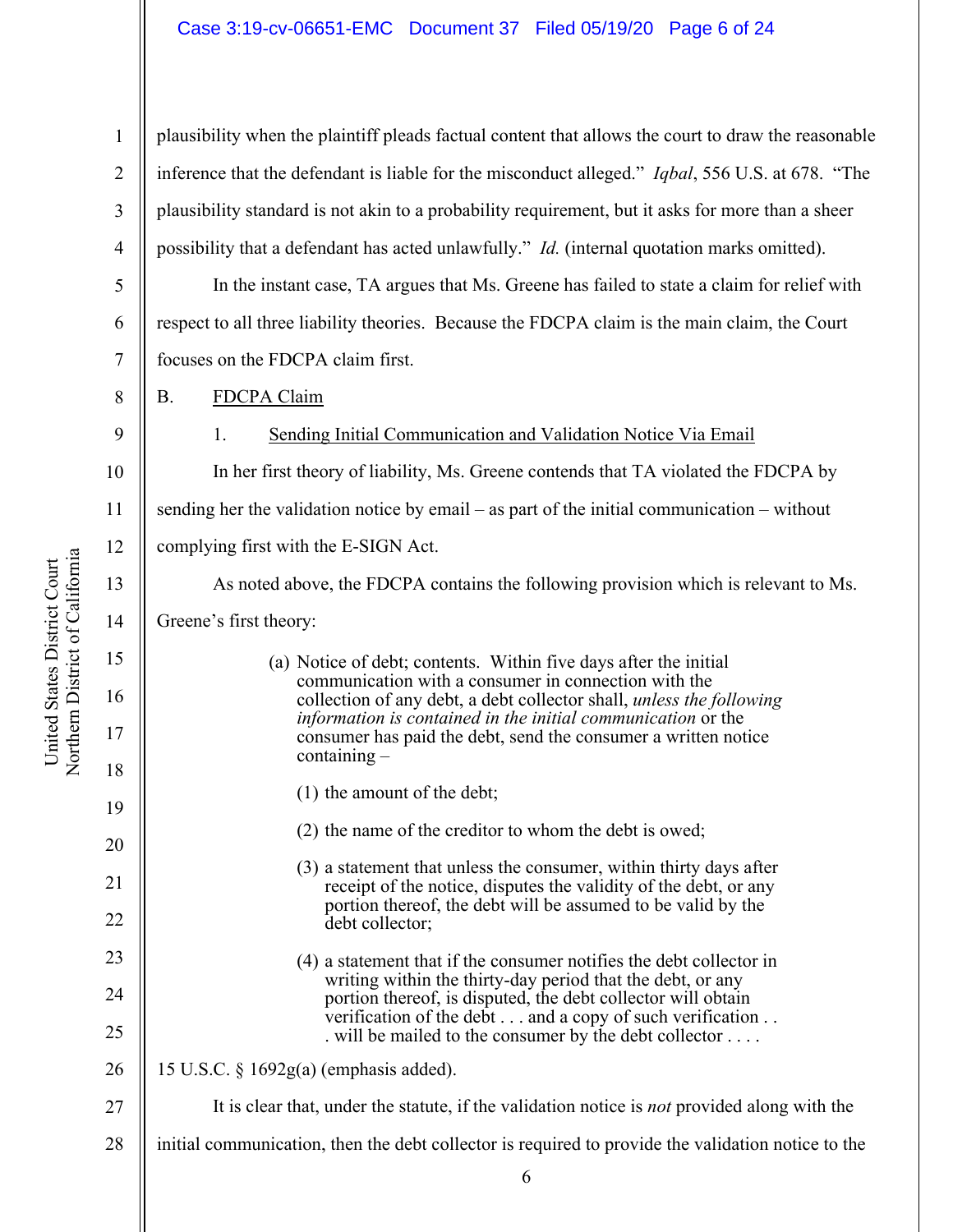#### Case 3:19-cv-06651-EMC Document 37 Filed 05/19/20 Page 7 of 24

debtor *in writing* within five days after the initial communication. It is also clear that, in this specific situation, the validation notice may be provided by email only if there is compliance with the E-SIGN Act. *See* 15 U.S.C. § 7000(c)(1) (providing that, "if a statute, regulation or other rule of law requires that information relating to a transaction or transactions in or affecting interstate or foreign commerce be provided or made available to a consumer in writing, the use of an electronic record to provide or make available (whichever is required) such information satisfies the requirement that such information be in writing if [*inter alia*] the consumer has affirmatively consented to such use and has not withdrawn such consent").

TA argues, however, that the statute does not put any restrictions on how a validation notice may be conveyed when it *is* part of the *initial communication*.

TA is correct that the statute on its face does not impose any express restrictions when a validation notice is a part of the initial communication. Indeed, the FDCPA actually indicates that an initial communication may be made *orally*, not just in writing – which has led several courts to hold that a validation notice accompanying an oral initial communication may also be provided orally; it need not be in writing or compliant with the E-SIGN Act.

16 17 18 19 20 21 22 23 For example, in *Kasalo v. Trident Asset Management, LLC*, 53 F. Supp. 3d 1072 (N.D. Ill. 2014), the district court noted that, under the FDCPA, "[t]he [validation] notice must be sent '[w]ithin five days after the initial communication with a consumer in connection with the collection of any debt,' except in situations where the required information 'is contained in the initial communication.'" *Id.* at 180 (quoting 15 U.S.C. § 1692g(a)). In addition, [a]nother section of the FDCPA addresses required communications between the debt collector and the consumer. It states that a debt collector may not fail to disclose in the initial communication to a consumer that it is trying to collect a debt and that any information it obtains will be used for that purpose. The subsection proscribes such a failure "in the initial written communication with the

26 27 28 *Id.* (quoting 15 U.S.C. § 1692e(11)). Based on § 1692g(a) and § 1692e(11), the court held that, "it is fairly clear that a debt collector may convey the required 1692g(a) information to the consumer in the initial communication and that the FDCPA contemplates that the initial communication may

consumer and, in addition, if the initial communication with the

consumer is oral, in that communication."

1

2

3

4

5

6

7

8

9

10

11

12

13

14

15

24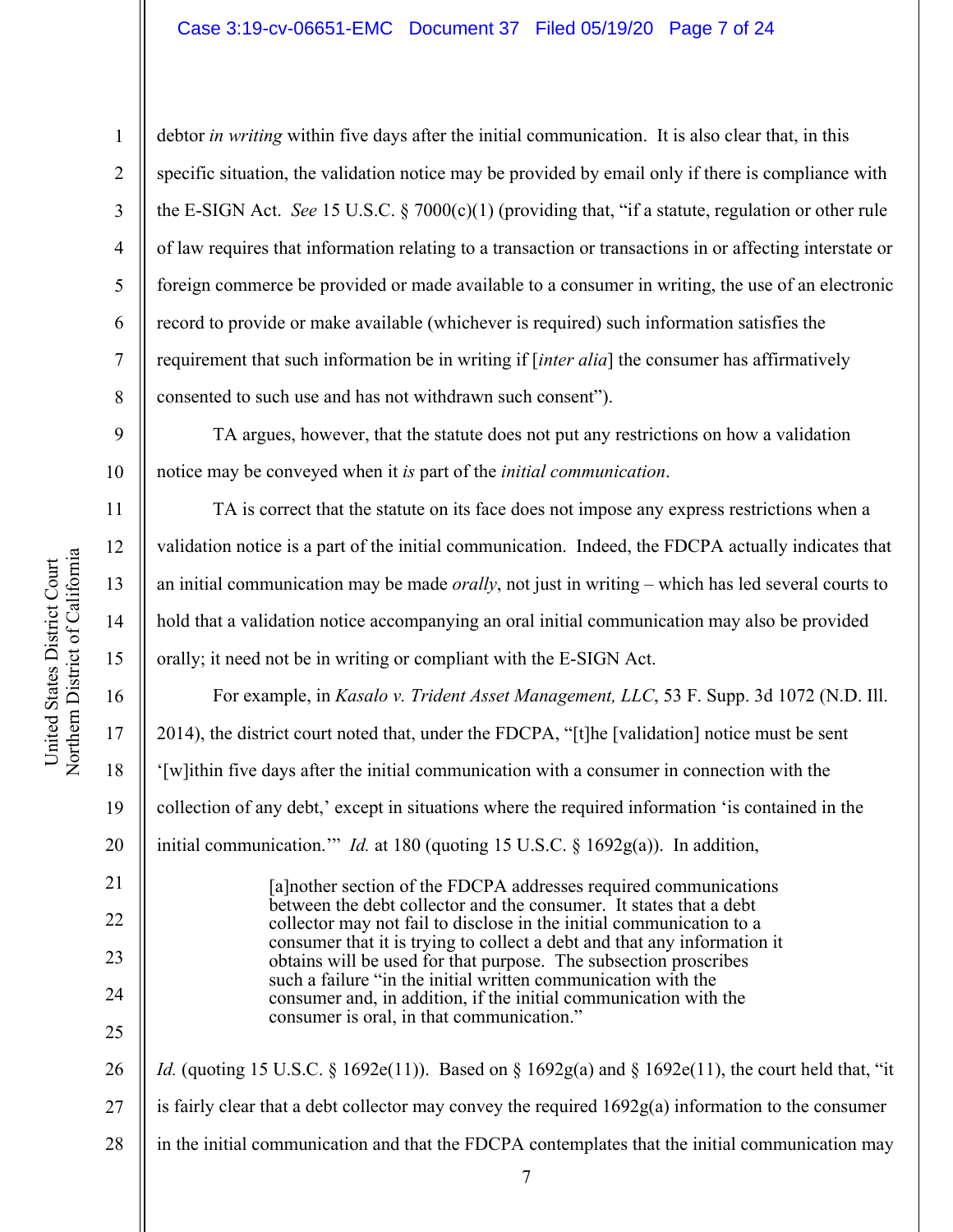be oral." *Id.*; *see also Derisme v. Hunt Leibert Jacobson, PC*, No. 3:10cv244 (MRK), 2010 U.S. Dist. LEXIS 119351, at \*10-11 (D. Conn. Nov. 10, 2010) (stating that "§ 1692g(a) requires that a debt collector provide one FDCPA-compliant notice to a consumer[;] [a] debt collector may be liable under  $\S 1692g(a)$  for failing to include the required information in an 'initial communication' – written or oral – with the consumer, or for failing to send a written notice within five days of an initial communication that did not include the required information"); *Potvin v. Paul Law Office, PLLC*, No. 11-cv-308-LM, 2012 U.S. Dist. LEXIS 73209, at \*16-17 (D.N.H. May 25, 2012) (holding that "a failure to provide the written notice required by §  $1692g(a)$  is a violation of the FDCPA only if the information described in §§  $1692g(a)(1)$ -(5) was not provided to the consumer in the initial communication"; here, "[t]he Potvins' allegation that they never received the written notice required by  $\S$  1692g(a) is insufficient to support a claim under that provision because, as the FDCPA recognizes, a debt collector's initial communication may be oral" and, "[a]bsent an allegation that PLO did not provide the required information in its initial communication, the Potvins have failed to state a claim under  $\S 1692g(a)$ ").

If there are no express restrictions as to how an initial communication can be made – and an oral initial communication is explicitly recognized – then it is a reasonable argument that an initial communication can also be made electronically. This is especially so since the statutory language contains no express limitation on the mode of the initial communication. Admittedly, as the Consumer Financial Protection Bureau ("CFPB") has recognized, some "communication technologies . . . did not exist at the time the FDCPA was passed (such as mobile telephones, email, and text messaging)." 84 Fed. Reg. 23274, 23274 (May 21, 2019). But the statutory language is open ended, and the fact that newer communication technologies have developed and yet Congress, for whatever reason, has not chosen to amend the FDCPA to account for these newer technologies, if anything, bolsters TA's position.<sup>1</sup> Cf. Booth v. United States, 914 F.3d 1199, 1205 (9th Cir. 2019) (noting that "Congress, if so minded, may establish exceptions [to the statute of limitations] for certain disabilities – including minority – and has done so in various

27

26

1

2

3

4

5

6

7

8

9

10

11

12

13

14

15

16

17

18

19

20

21

22

23

24

<sup>28</sup>  <sup>1</sup> The FDCPA, including § 1692g, was enacted in 1977. *See* 91 Stat. 874 (1977). Since then, it appears that the only amendments to the act were made in 2006. *See* 120 Stat. 1966 (2006).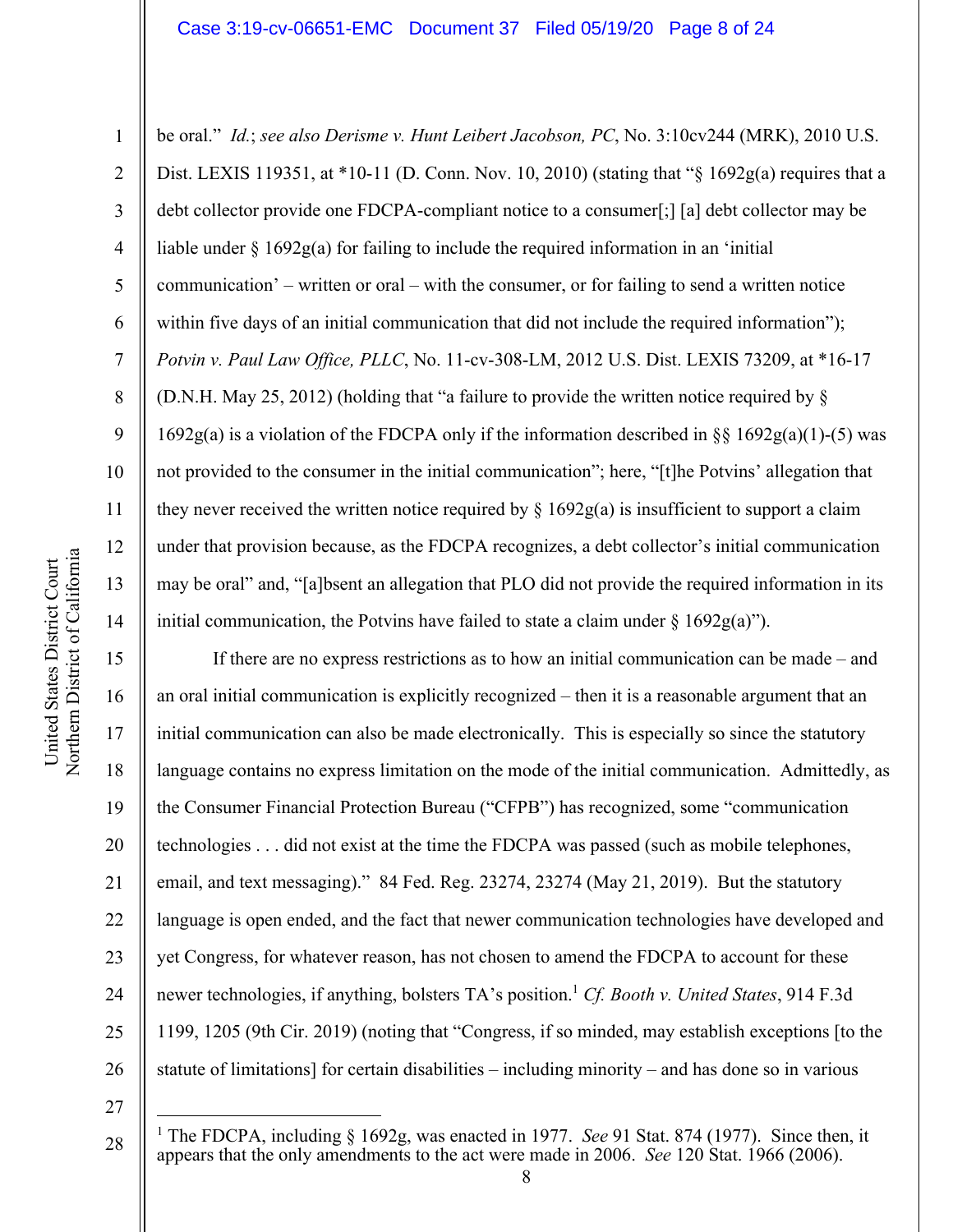#### Case 3:19-cv-06651-EMC Document 37 Filed 05/19/20 Page 9 of 24

federal statutes," but "each time Congress amended the limitation period [for the FTCA], it did not add a tolling provision"; "proposed amendments providing for minority tolling of the FTCA's statute of limitations . . . have not become law" and, "[h]ad Congress wanted to include minority tolling in the FTCA's statute of limitations, it could have done so"); *Maurice Sporting Goods v. Maxway Corp. (In re Maxway Corp.)*, 27 F.3d 980, 985 n.3 (4th Cir. 1994) (noting that, "[i]f Congress had intended a contrary interpretation of  $\S 546(a)(1)$ , it could have amended  $\S 546(a)(1)$ to overrule these cases – particularly in 1986, when it amended  $\S$  546(a)(1)"; acknowledging that reliance on "congressional silence or inaction" is "modest evidence of what Congress intended [but] these episodes of silence or inaction constitute the only available evidence of congressional intent"). This is true even though the FDCPA expressly provides that communications can be made by "through any medium." 15 U.S.C. § 1692a(2) (defining "communication" as a "means the conveying of information regarding a debt directly or indirectly to any person through any medium").

In fact, in May 2019, the CFPB indicated its understanding that that, under the FDCPA as currently written, an initial communication can be made not only orally but also electronically. In May 2019, in light of newer communication technologies (at least in part), the CFPB issued a proposed rule, with a request for public comment, that would "amend Regulation F, which implements the [FDCPA]":

As the first Federal agency with authority under the FDCPA to prescribe substantive rules with respect to the collection of debts by debt collectors, the Bureau proposes to clarify how debt collectors may employ such newer communication technologies in compliance with the FDCPA and to address other communications-related practices that may pose a risk of harm to consumers and create legal uncertainty for industry. The Bureau also proposes to interpret the FDCPA's consumer disclosure requirements to clarify how industry participants can comply with the law and to assist consumers in making better-informed decisions about debts they owe or allegedly owe.

25 84 Fed. Reg. at 23274.

26 27 In commentary, the CFPB noted that a validation notice as part of an initial communication *can* be conveyed via email.

The E-SIGN Act's consumer consent provisions apply if a statute,

1

2

3

4

5

6

7

8

9

10

11

12

13

14

15

16

17

18

19

20

21

22

23

24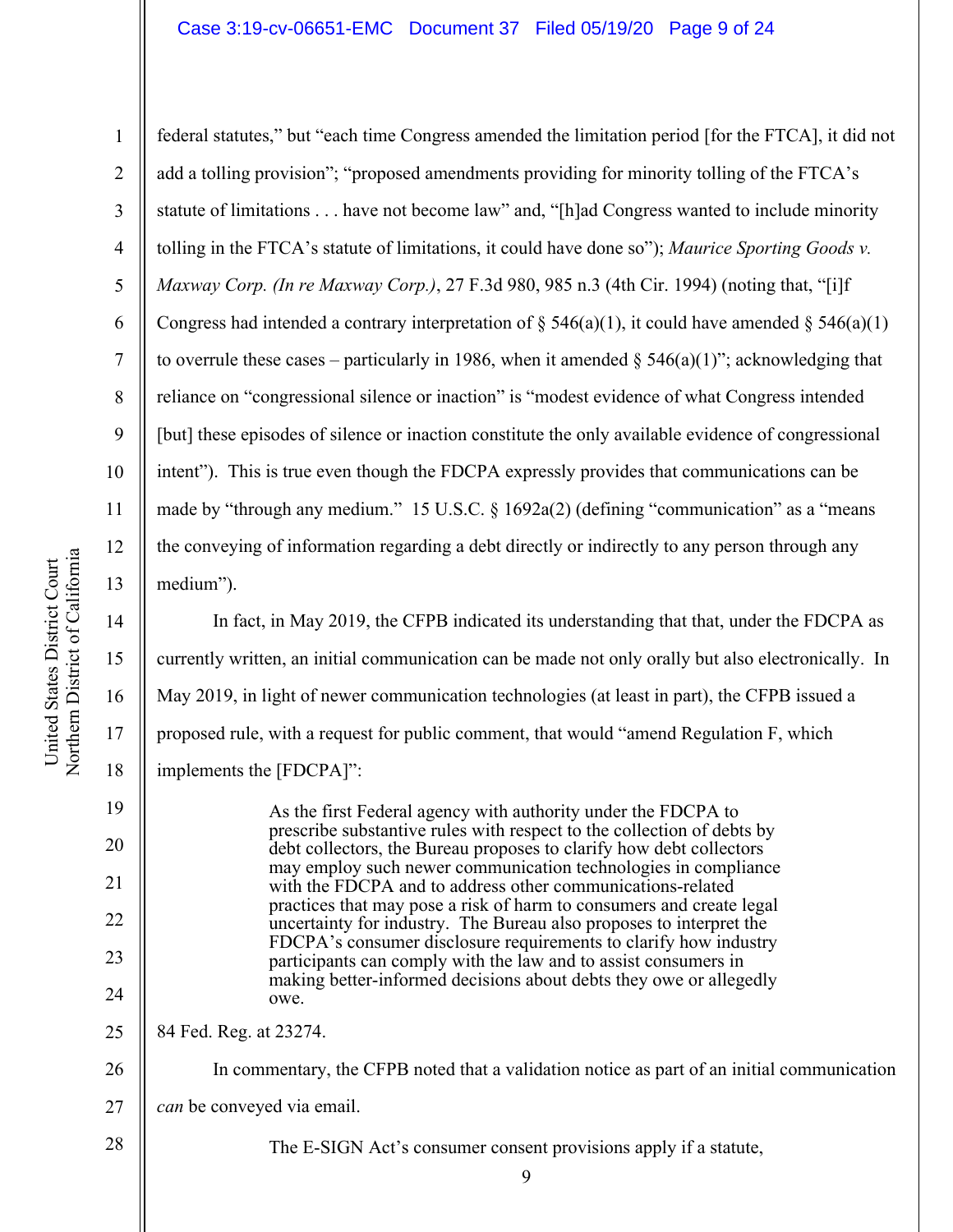| Case 3:19-cv-06651-EMC  Document 37  Filed 05/19/20  Page 10 of 24                                                                                                                                                                                                                                                                                                                                                                                                                                                                                                                                                                                                                                                                                                                                                                                                                                                                      |
|-----------------------------------------------------------------------------------------------------------------------------------------------------------------------------------------------------------------------------------------------------------------------------------------------------------------------------------------------------------------------------------------------------------------------------------------------------------------------------------------------------------------------------------------------------------------------------------------------------------------------------------------------------------------------------------------------------------------------------------------------------------------------------------------------------------------------------------------------------------------------------------------------------------------------------------------|
| regulation, or other rule of law requires that information relating to a<br>transaction or transactions in or affecting interstate or foreign<br>commerce be provided or made available to a consumer in writing.<br>As discussed in the section-by-section analysis of proposed<br>$\S 1006.34(a)(1)$ , neither FDCPA section 809(a) [i.e., 15 U.S.C. $\S$<br>$1692g(a)$ ] nor proposed Regulation F prohibit a debt collector from<br>providing the validation information described in proposed<br>$\S$ 1006.34(c) orally or electronically in the debt collector's initial<br>communication with the consumer. Accordingly, the E-SIGN Act's<br>consumer consent provisions do not apply to the extent a debt<br>collector provides the validation information in the body of an email<br>that is the debt collector's initial communication with the consumer.<br>However, proposed $\S 1006.42(a)(1)$ would apply. <sup>[2]</sup> |
| 84 Fed. Reg. at 23366 (emphasis added). Although CFPB's interpretation of $\S$ 1692g(a) is not                                                                                                                                                                                                                                                                                                                                                                                                                                                                                                                                                                                                                                                                                                                                                                                                                                          |
| entitled to <i>Chevron</i> level of deference because the regulation has not become final, it is reasonable                                                                                                                                                                                                                                                                                                                                                                                                                                                                                                                                                                                                                                                                                                                                                                                                                             |
| and persuasive and entitled to consideration. See Somers v. Digital Realty Trust, Inc., No. C-14-                                                                                                                                                                                                                                                                                                                                                                                                                                                                                                                                                                                                                                                                                                                                                                                                                                       |
| 5180 EMC, 2015 U.S. Dist. LEXIS 64178, at *15-16 (N.D. Cal. May 15, 2015) (noting that, under                                                                                                                                                                                                                                                                                                                                                                                                                                                                                                                                                                                                                                                                                                                                                                                                                                           |
| the <i>Chevron</i> framework, if Congress has not directly spoken to the precise question at issue, and                                                                                                                                                                                                                                                                                                                                                                                                                                                                                                                                                                                                                                                                                                                                                                                                                                 |
| the statute is silent or ambiguous with respect to the specific issue, a court must determine whether                                                                                                                                                                                                                                                                                                                                                                                                                                                                                                                                                                                                                                                                                                                                                                                                                                   |
| the agency's interpretation is based on a permissible construction of the statute; "[i]f the agency's                                                                                                                                                                                                                                                                                                                                                                                                                                                                                                                                                                                                                                                                                                                                                                                                                                   |
| interpretation of the statute 'is a reasonable one, this court may not substitute its own construction                                                                                                                                                                                                                                                                                                                                                                                                                                                                                                                                                                                                                                                                                                                                                                                                                                  |
| of the statutory provision' even if the Court believes the provision would best be read                                                                                                                                                                                                                                                                                                                                                                                                                                                                                                                                                                                                                                                                                                                                                                                                                                                 |
| differently").                                                                                                                                                                                                                                                                                                                                                                                                                                                                                                                                                                                                                                                                                                                                                                                                                                                                                                                          |
| Ms. Greene's reliance on <i>Lavallee v. Med-1 Solutions, LLC</i> , 932 F.3d 1049 (7th Cir. 2019),                                                                                                                                                                                                                                                                                                                                                                                                                                                                                                                                                                                                                                                                                                                                                                                                                                       |
| is unavailing. There, the court did not hold that an initial communication containing a validation                                                                                                                                                                                                                                                                                                                                                                                                                                                                                                                                                                                                                                                                                                                                                                                                                                      |
| notice cannot be conveyed via email. Rather, the court simply held that (1) the emails sent by the                                                                                                                                                                                                                                                                                                                                                                                                                                                                                                                                                                                                                                                                                                                                                                                                                                      |
| defendant did "not qualify [as initial communications] under the [FDCPA's] definition of                                                                                                                                                                                                                                                                                                                                                                                                                                                                                                                                                                                                                                                                                                                                                                                                                                                |
|                                                                                                                                                                                                                                                                                                                                                                                                                                                                                                                                                                                                                                                                                                                                                                                                                                                                                                                                         |
| <sup>2</sup> Proposed regulation 12 C.F.R. § 1006.42(a)(1) provides in relevant part: "A debt collector who<br>provides disclosures required by this part in writing or electronically must do so in a manner that is reasonably expected to provide actual notice " 84 Fed. Reg. at 23406.                                                                                                                                                                                                                                                                                                                                                                                                                                                                                                                                                                                                                                             |
| According to the CFPB, it "proposes to require a form of delivery that is reasonably<br>expected to provide actual notice on the basis that such a requirement is implicit in the concepts of<br>'send[ing] the consumer a written notice,' information being 'contained in' the initial<br>communication, and 'mail[ing]' information to the consumer." 84 FR at 23356. "Proposed<br>comment $42(a)(1)$ -1 would clarify that a debt collector who provides a required disclosure in<br>writing or electronically and who receives a notice that the disclosure was not delivered has not<br>provided the disclosure in a manner that is reasonably expected to provide actual notice under<br>$\S$ 1006.42(a)(1)." Id.                                                                                                                                                                                                                |
|                                                                                                                                                                                                                                                                                                                                                                                                                                                                                                                                                                                                                                                                                                                                                                                                                                                                                                                                         |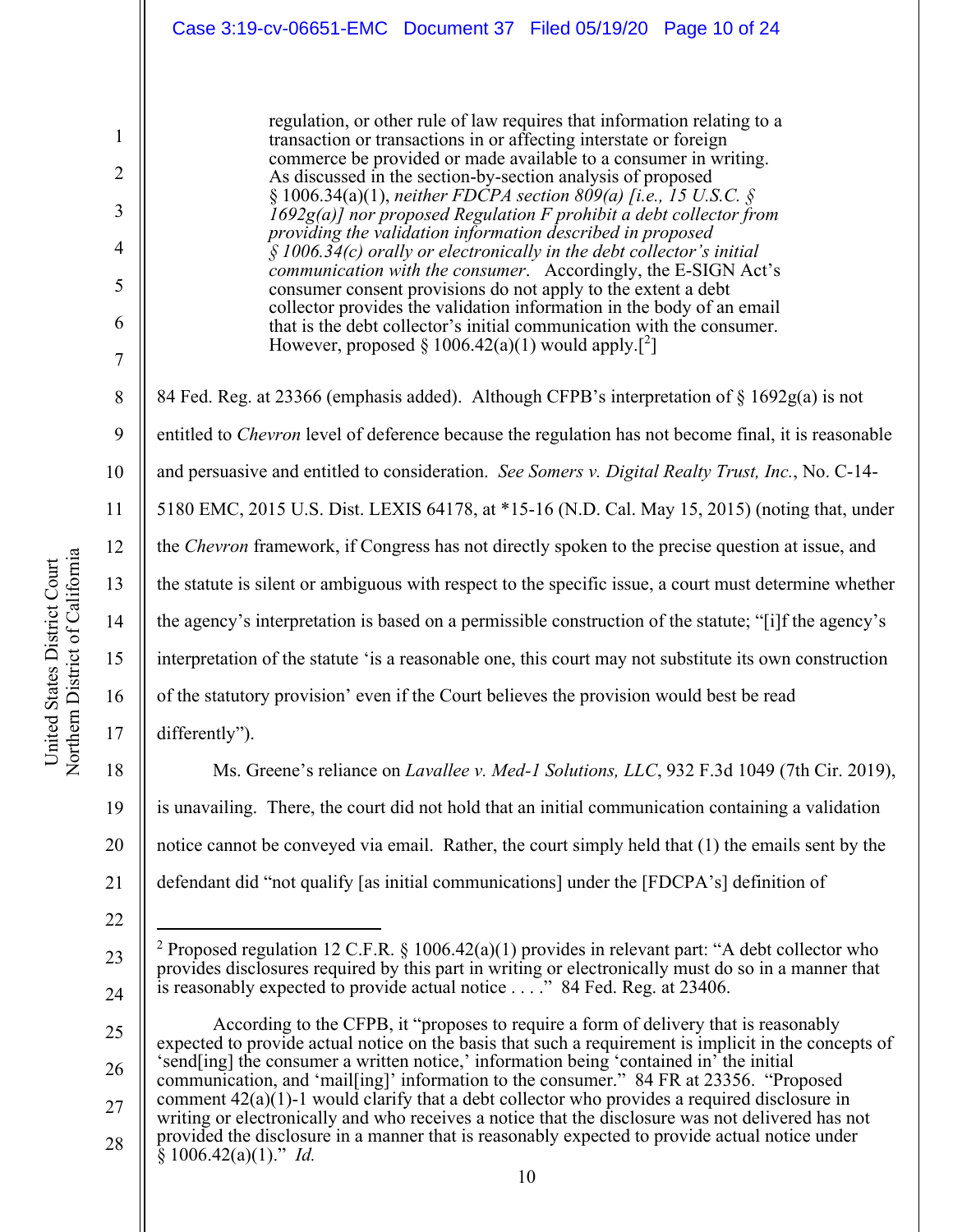'communication' because they did not 'convey[] . . . information regarding a debt" and (2) the emails did not "'contain' the statutorily mandated disclosures" since, at most, they "provided a means to access the disclosures via a multistep online process." *Id.* at 1051.

The Court cautions, however, that, even though a debt collector may provide an initial communication containing a validation notice via electronic means under the FDCPA, that does not mean that the electronic communication is thereby free from any scrutiny. As indicated above, the FDCPA is designed to protect against abusive debt collection practices by debt collectors, *see*  15 U.S.C. § 1692(e); therefore, if a debt collector provides the validation notice as part of an initial communication via electronic means, that electronic communication and the validation notice must reasonably be conveyed to the consumer. *Cf., e.g.*, *Jewsevskyj v. Fin. Recovery Servs.*, No. 15-3041, 2016 U.S. Dist. LEXIS 145587, at \*11 (E.D. Pa. Oct. 20, 2016) (noting that a "validation notice must be 'effectively conveyed' to the debtor  $-e.g.,$  it should not be "buried in the text of the [collection] letter" or "printed on the back" of the collection letter if the "front of the letter does not contain any reference to the notice'"). Notably, the CFPB has essentially adopted that interpretation of the FDCPA by stating that

> the E-SIGN Act's consumer consent provisions do not apply to the extent a debt collector provides the validation information *in the body of an email* that is the debt collector's initial communication with the consumer.

19 20 21 84 Fed. Reg. at 23366 (emphasis added). Having the validation notice in the body of the email, as opposed to, *e.g.*, an attachment, ensures that the validation notice will not be hidden from the eyes of the alleged debtor receiving the initial communication.

22 23 24 25 26 27 28 Moreover, the CFPB has proposed a regulation which states that "a debt collector who provides the validation notice described in § 1006.34(a)(1)(i)(B) . . . electronically must," *e.g.*, "[i]dentify the purpose of the communication by including, *in the subject line of an email* or in the *first line of a text message* transmitting the disclosure, the name of the creditor to whom the debt currently is owed or allegedly is owed and one additional piece of information identifying the debt, other than the amount." 84 Fed. Reg. at 23406 (emphasis added). This ensures that the consumer's attention is focused on the email or text as many recipients of emails make decisions

1

2

3

4

5

6

7

8

9

10

11

12

13

14

15

16

17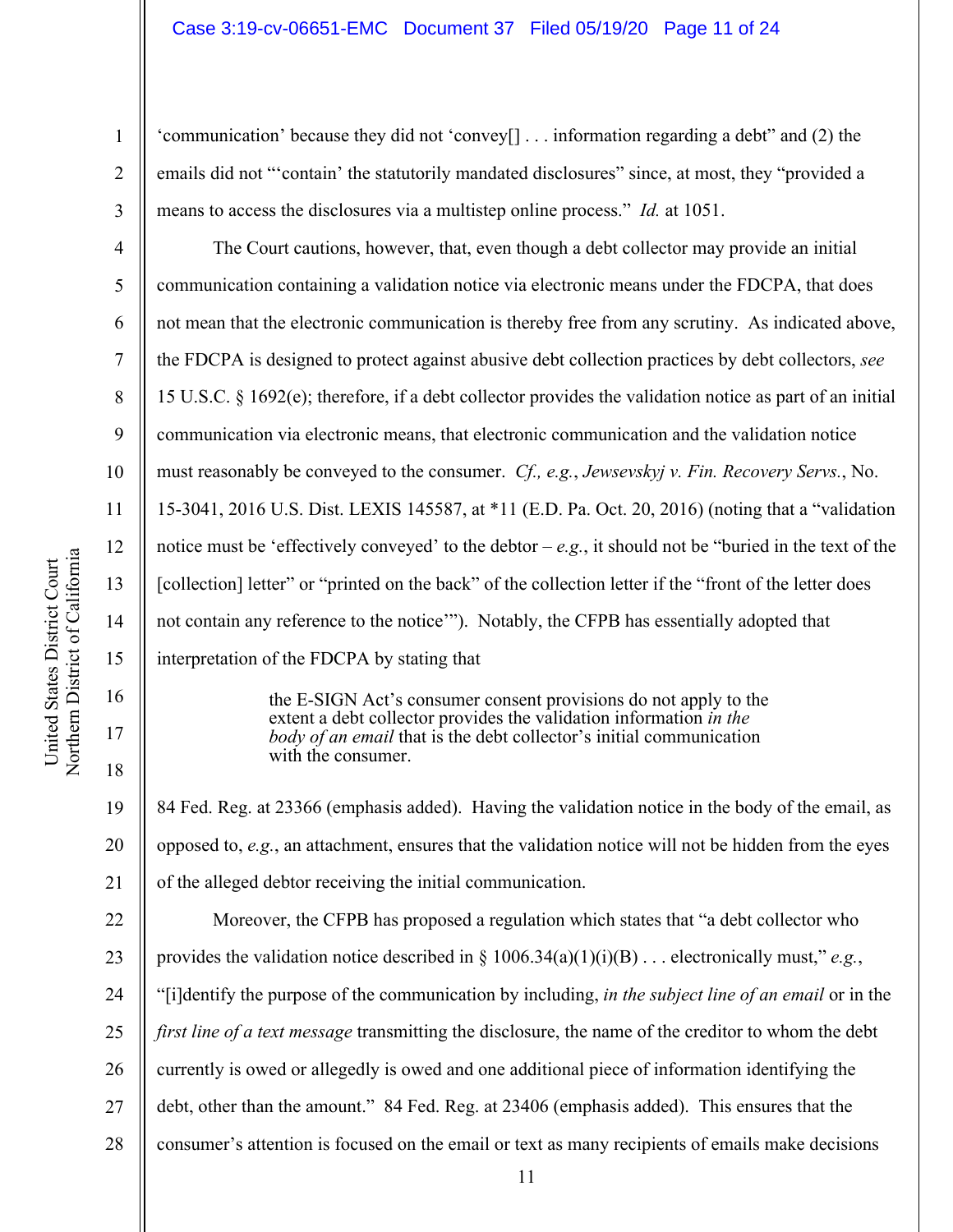to read, ignore, or delete emails on the basis of the subject line and recipients of text messages look only at the first line.

In her papers and at the hearing, Ms. Greene seized on the "subject line" requirement of the proposed regulation, pointing out that the initial communication that TA sent her via email had the subject line "'This needs your attention'" – which did not convey that the purpose of the email was to seek to collect a debt. The problem for Ms. Greens is that, even if the initial communication was not calculated to give reasonable notice, in her case, there is no dispute that she did receive the email and that she opened up and read it. Thus, to extent Ms. Greene asserts a FDCPA violation based on the subject line of TA's initial communication email (a theory that is admittedly not articulated in the operative pleading), she has no standing to bring that claim. It does not matter whether the least sophisticated debtor in the abstract could be misled by an email with that subject line; Article III standing on the part of Ms. Greene must be established before the merits of the claim are evaluated. This is not to say that the initial communication in fact passes legal muster.

2. Use of the Term "Send" Instead of "Mailed"

Ms. Greene's second theory is that TA violated the FDCPA because:

 under the statute, a validation notice must contain "a statement that if the consumer notifies the debt collector in writing within the thirty-day period that the debt, or any portion thereof, is disputed, the debt collector will obtain verification of the debt . . . and a copy of such verification . . . will be **mailed** to the consumer by the debt collector," 15 U.S.C. § 1692g(a) (emphasis added); but

the validation notice that TA gave her used the word "**send**" instead of "mailed."

TA argues that the second theory should be dismissed because the difference in terminology is immaterial; moreover, even if there were a material difference, Ms. Greene has failed to allege how she was injured through use of the word "send" instead of "mailed" (*i.e.*, she has no standing).

27 28 As an initial matter, the Court takes note that there is no requirement that a validation notice track verbatim the language of § 1692g(a). *Cf., e.g.*, *Greco v. Trauner, Cohen & Thomas,* 

1

2

3

4

5

6

7

8

9

10

11

12

13

14

15

16

17

18

19

20

21

22

23

24

25

26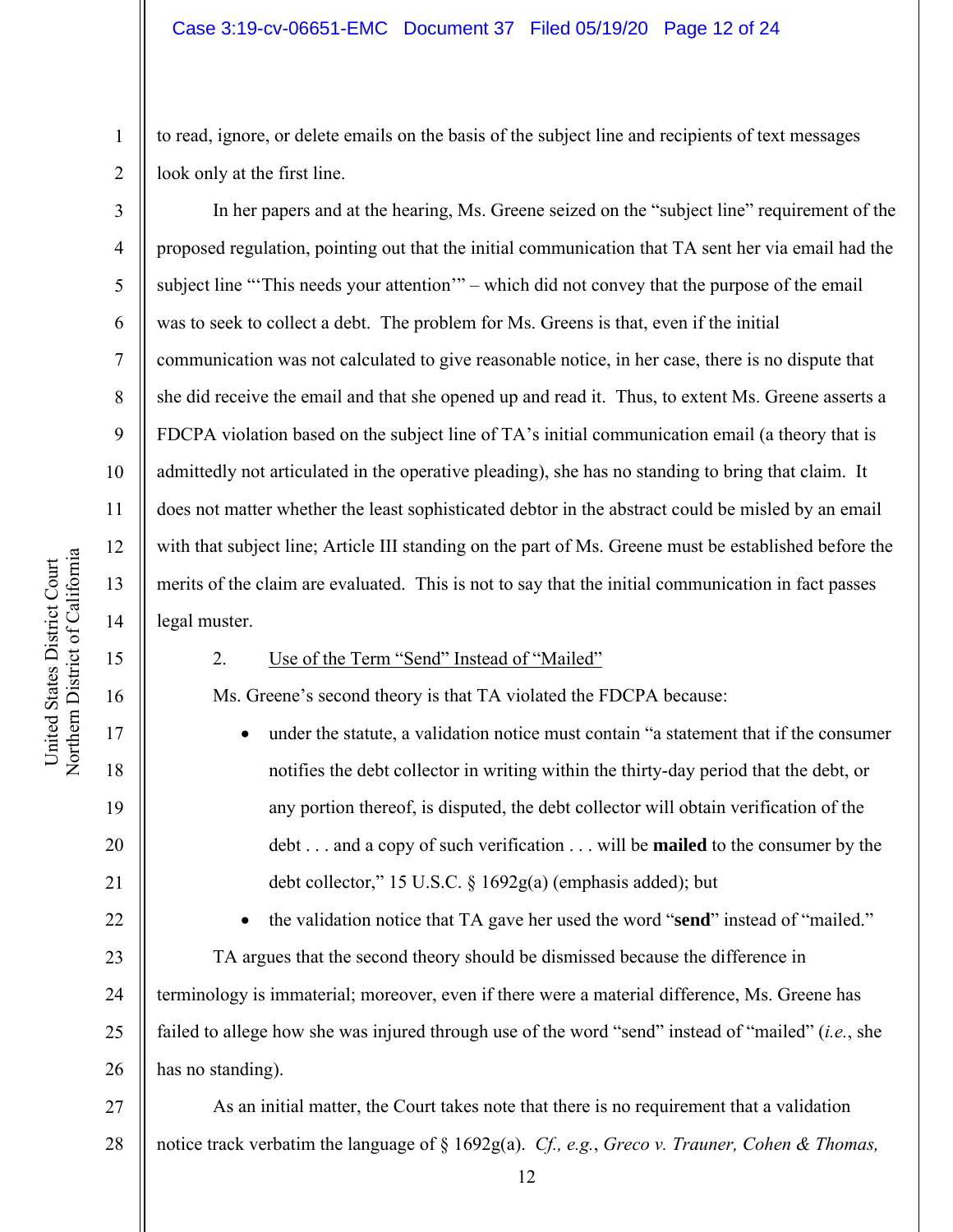*L.L.P.*, 412 F.3d 360, 365-66 (2d Cir. 2005) (indicating that "the defendants' addition to the letter's disclosure statement would [no] mislead or deceive in any way" because "[t]he letter's language tracks the statute almost verbatim; only the reference to 'creditor differs from the FDCPA itself [and,] [w]hen read by the least sophisticated debtor, nothing in the letter's current wording would discourage a debtor from contesting the debt within the thirty day window"); *Jang v. A.M. Miller & Assocs.*, 122 F.3d 480, 484 (7th Cir. 1997) (noting that letters at issue "tracked the required statutory language nearly verbatim" and that "[n]either letter contained additional, contradictory language"; concluding that "letters were not false, misleading or deceptive").<sup>3</sup>

Instead, the question is whether a validation notice that departs from the language "is 'likely to deceive or mislead a hypothetical "least sophisticated debtor"'" – an issue that is different from what would deceive or mislead a reasonable debtor. *Terran v. Kaplan*, 109 F.3d 1428, 1431 (9th Cir. 1997); *see also Kinkaid v. Allied Interstate, LLC*, No. 8:11-cv-2288-T-33MAP, 2012 U.S. Dist. LEXIS 61887, at \*6 (M.D. Fla. May 2, 2012) (stating that "[t]he question before this Court is whether the language in Allied's Validation Notice – which tracks the statutory language almost verbatim, with only minor alterations – is misleading or deceptive"); *cf. Wilson v. Mattleman*, No. 13-0237 (JEI/KMW), 2013 U.S. Dist. LEXIS 82445, at \*10 (D.N.J. June 12, 2013) (stating that "[s]ection 1692g(a)(3) requires only that [defendant] convey the gist of the provision in a nondeceptive statement, not that [defendant] specifically use the term 'assume,'" which is used in the statute).

The "least sophisticated debtor" is distinguished from the ordinary, reasonable person by being financially unsophisticated. Such a debtor is comparatively uninformed and naive about financial matters and functions as an "average consumer in the lowest quartile (or some other substantial bottom fraction) of consumer competence." Even so, the debtor has "rudimentary knowledge about the financial world." While financially unsophisticated, this debtor is not "the *least* intelligent consumer in this nation of 300 million people." Rather, the debtor grasps the normal, everyday meaning of words, and is "capable of making basic logical deductions and inferences." The least sophisticated debtor is not unreasonable and has a "basic level of understanding and willingness to read with care." In short, the least sophisticated

28 <sup>3</sup> Of course, "[c]ollection notices that include the statute's verbatim language have been held not to be confusing." *Camacho v. Bridgeport Fin., Inc.*, 430 F.3d 1078, 1082 (9th Cir. 2005).

1

2

3

4

5

6

7

8

9

10

11

12

13

14

15

16

17

18

19

20

21

22

23

24

25

26

27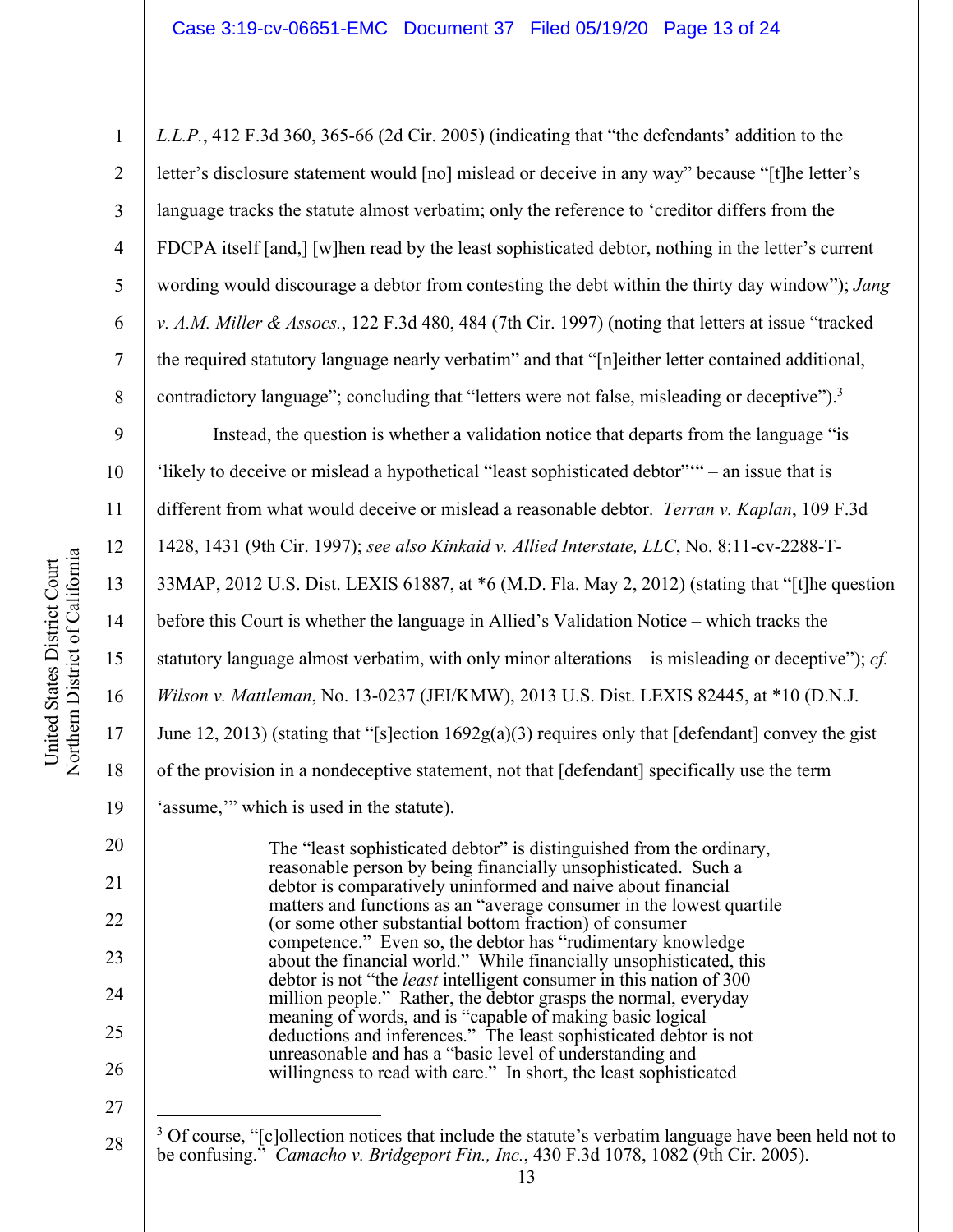## Case 3:19-cv-06651-EMC Document 37 Filed 05/19/20 Page 14 of 24

debtor is reasonable and functional, but lacks experience and education regarding financial matters.

*Stimpson v. Midland Credit Mgmt.*, 944 F.3d 1190, 1196 (9th Cir. 2019) (italics in original); *see also Caprio v. Healthcare Revenue Recovery Grp.*, LLC, 709 F.3d 142, 149 (3d Cir. 2013) (noting that "'the standard does not go so far as to provide solace to the willfully blind or nonobservant'[;] [t]he debtor is still held to a quotient of reasonableness, a basic level of understanding, and a willingness to read with care, and the debt collector accordingly cannot be held liable for bizarre or idiosyncratic interpretations"). The Ninth Circuit has explained that whether the least sophisticated debtor would likely be misled "is a legal, not a factual determination," and involves an "objective analysis." *Stimpson*, 944 F.3d at 1196.

Even given the least sophisticated debtor standard, Ms. Greene's position that TA's use of the word "send" instead of "mailed" was likely to deceive or mislead is not plausible. First, it is notable that the words "send" and "mailed" have nothing to do with financial matters; therefore, there would appear to be no difference between what the least sophisticated debtor would understand and what the reasonable debtor would understand with respect to these terms. Second, "send" is a broader term than "mailed"; thus, at most, the least sophisticated debtor would understand from the use of the word "send" that a copy of the verification of the debt could be physically mailed or could be electronically mailed. The latter is not precluded outright because of the E-SIGN Act. *See also* Mot. at 18 (asserting that the E-SIGN Act "permits validation documentation to be provided by mail or electronically"). In her opposition, Ms. Greene asserts as follows: [I]t is conceivable that the least sophisticated debtor, not wishing to receive further emails, and not aware that she is entitled to receiving the validation of the debt by physical mail, would simply ignore Defendant's validation letter in order to avoid receiving sensitive financial information electronically. It is further conceivable that

the least sophisticated debtor would have responded to the email with a validation request had the language tracked that which is required by the FDCPA if she preferred to receive such financial documents in physical form.

26 27 28 Opp'n at 6. Ms. Greene's argument that the difference between "send" and "mail" is likely to impact consumer behavior is speculative. The least sophisticated debtor, if concerned about getting a verification of debt via email, could always ask for a copy to be sent via physical mail

1

2

3

4

5

6

7

8

9

10

11

12

13

14

15

16

17

18

19

20

21

22

23

24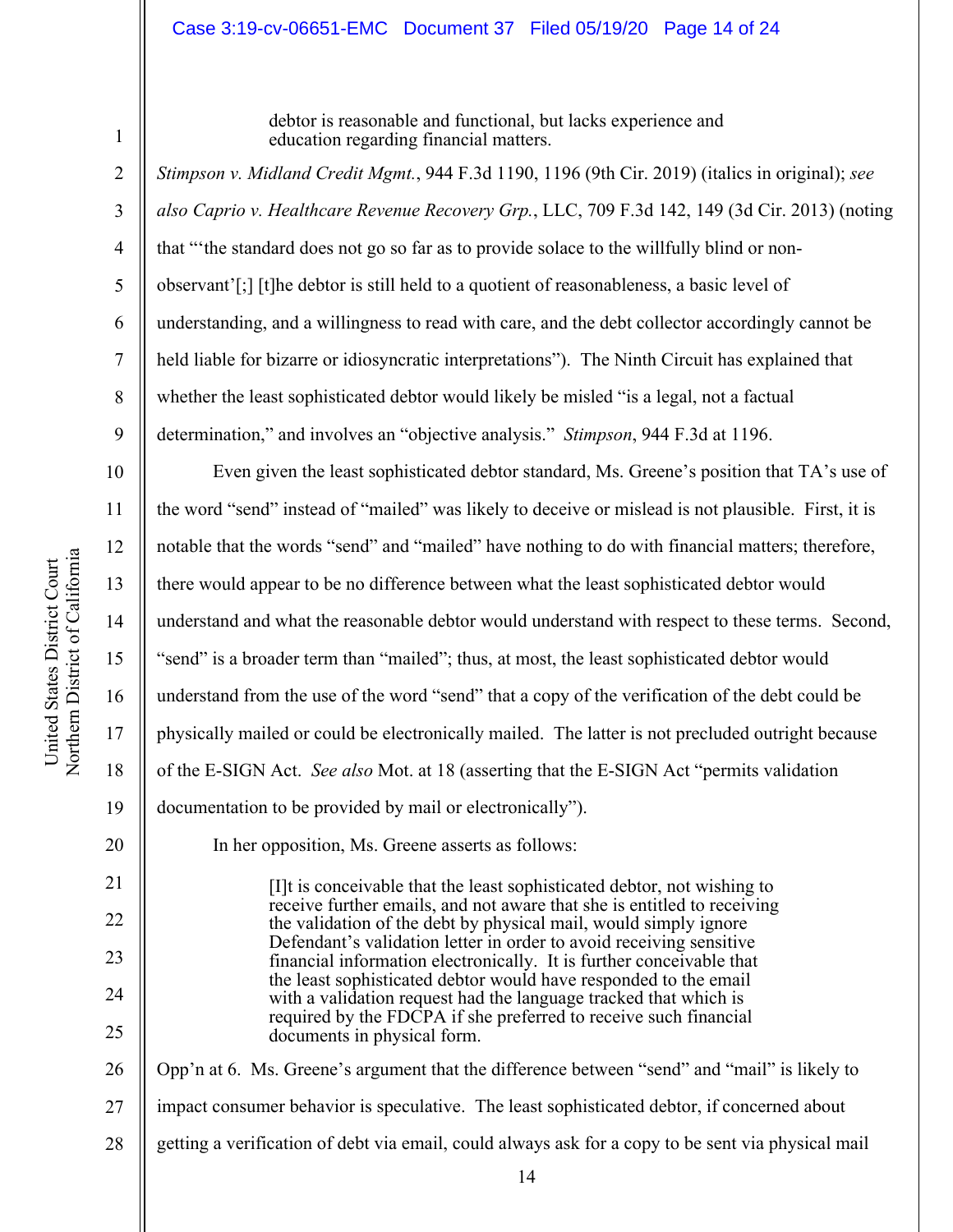| <b>NAMA</b><br>E<br>ξ<br>district | Californi<br>1 District of Calii |
|-----------------------------------|----------------------------------|
| Inited States I                   | rthern                           |

instead.

1

2

3

4

5

6

7

8

9

10

11

12

13

14

15

16

17

18

19

20

21

22

23

24

25

Because TA's argument above is meritorious, the Court need not entertain TA's alternative argument that, even if there were a problem with the use of the word "send," Ms. Greene has failed to allege that she was injured as a result (*i.e.*, she lacks standing).

3. Whether Subsequent Communications Overshadowed the Validation Notice

In her third theory of liability, Ms. Greene maintains that TA's communications sent to her (1) *after* the initial communication containing the validation notice and (2) *during* the thirty-day validation period constituted a "barrage" of emails which confused her and "overshadowed the [validation] notice" included in the initial communication – which contained the required FDCPA language that she could dispute the debt within the thirty-day validation period. FAC  $\P$  32-33; *see also* FAC ¶¶ 29-30 (alleging that, after the initial communication and during the thirty-day validation period, emails were sent on March 21 and 29 and April 1, 5, 8, 18, and 22, 2019). None of these communications (made via email) repeated the validation notice.<sup>4</sup> See FAC 131.

Ms. Greene's third theory is based on cases finding a violation of the FDCPA – specifically,  $\S 1692g(a)$  – when "language in a collection letter overshadows or contradicts the validation notice so as to confuse a least sophisticated debtor." *Terran*, 109 F.3d at 1432. As noted above, under Ninth Circuit precedent, this issue is a question of law. *See id.* In *Terran*, the Ninth Circuit surveyed existing circuity authority and noted that

> [e]very other circuit that has concluded that section 1692g was violated, in which the least sophisticated debtor standard is applied involved a written communication containing language regarding *payment* of the alleged debt that contradicted or overshadowed the validation notice. *See National Fin. Servs.*, 98 F.3d at 139 (conflicting time requirements in the demand for payment and the validation notice violate section 1692g); *Russell*, 74 F.3d at 34 (concluding that additional language overshadows and conflicts with the validation notice because least sophisticated debtor could understand letter to state that "to take any course of action other than payment . . . within ten days, . . . would permanently affect [the debtor's] credit record"); *Graziano*, 950 F.2d at 111 (holding that there was a "reasonable probability that the least sophisticated

<sup>27</sup>  28 <sup>4</sup> The FDCPA does not require that a validation notice be repeated each time a debt collector communicates with a consumer within the thirty-day validation period. Nevertheless, the Court notes that, had TA done so, it could easily have avoided this specific claim made by Ms. Greene. Such an approach would be "best practices" for a company and could be easily accomplished.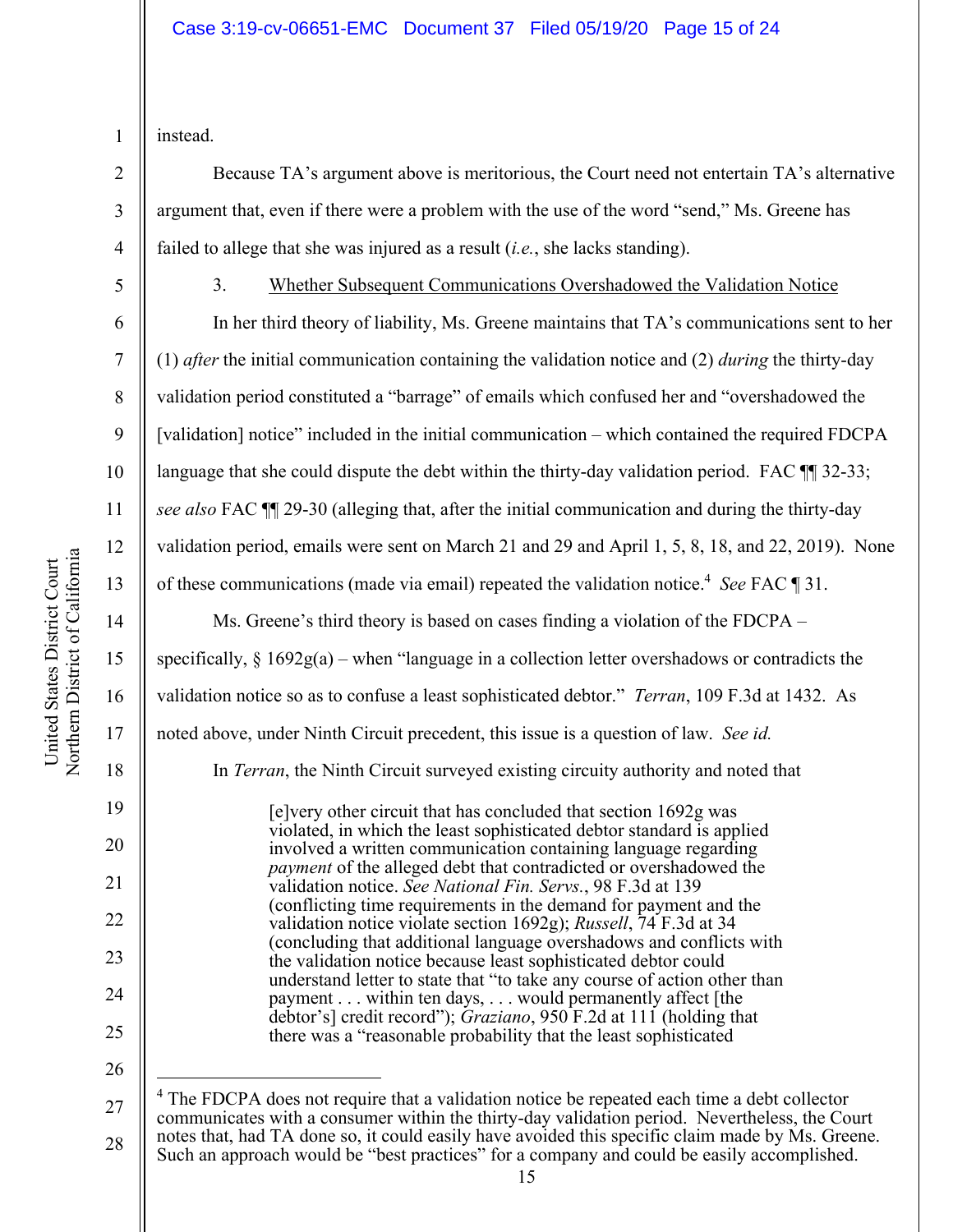|                | Case 3:19-cv-06651-EMC  Document 37  Filed 05/19/20  Page 16 of 24                                                                                            |
|----------------|---------------------------------------------------------------------------------------------------------------------------------------------------------------|
|                |                                                                                                                                                               |
| 1              | debtor, faced with a demand for payment within ten days and a<br>threat of immediate legal action if payment is not made in that time,                        |
| $\overline{2}$ | would be induced to overlook his statutory right to dispute the debt<br>within thirty days"); Payco-General American Credits, 943 F.2d at                     |
| 3              | 484 (requiring debtor to either dispute the debt by phoning "today,"                                                                                          |
|                | or if no dispute by paying "now," is inconsistent with the validation<br>requirement of section 1692g). In each of these cases, <i>payment was</i>            |
| 4              | demanded within a time period less than the statutory thirty days<br>granted to dispute the debt and this demand was communicated in a                        |
| 5              | format that emphasized the duty to make payment, and obscured the<br>fact that the debtor had thirty days to dispute the debt. See National                   |
| 6              | Fin. Servs., 98 F.3d at 139 (requiring either immediate payment or<br>payment within ten days in "bold commanding type" on front of                           |
| 7              | notice, with validation notice printed in smaller, less visible grey ink<br>on back side); Russell, 74 F.3d at 32 (demanding payment within ten               |
| 8              | days, in all uppercase, selectively bolded typeface, with the<br>validation notice in uppercase, unbolded print on the reverse side);                         |
| 9              | Graziano, 950 F.2d at 109 (threatening legal action if no payment<br>within ten days, with validation notice appearing on reverse side);                      |
| 10             | Safeco Title Ins., 758 F.2d 364 (requiring in large, red and black,                                                                                           |
| 11             | bold type that debtor dispute debt by phoning "today," or remit<br>payment "immediately," with validation notice printed in grey ink<br>on the reverse side). |
| 12             |                                                                                                                                                               |
| 13             | <i>Terran</i> , 109 F.3d at 1433 (emphasis in original and added).                                                                                            |
| 14             | The Ninth Circuit concluded that the case under consideration was distinguishable from                                                                        |
| 15             | the circuit cases identified above.                                                                                                                           |
| 16             | Here, the request that the alleged debtor immediately telephone a                                                                                             |
| 17             | collection assistant does not overshadow the language in the notice<br>that the alleged debtor has thirty days in which to dispute the debt.                  |
| 18             | The validation notice immediately follows the language regarding<br>an immediate telephone call. The text of the letter is uniformly                          |
| 19             | presented in ordinary, same-size font. No emphasis is placed on any<br>particular statement, with the exception of the creditor's name and                    |
| 20             | the name of the person to contact at Kaplan's office, both of which<br>appear in uppercase letters.                                                           |
| 21             | It is particularly significant that the challenged language in this                                                                                           |
| 22             | matter does not require payment "immediately." It merely requests<br>a phone call. A demand for payment within less than the thirty-day                       |
| 23             | time frame necessarily requires the debtor to forego the statutory<br>right to challenge the debt in writing within thirty days, or suffer the                |
| 24             | consequences. For this reason, requiring a payment that would<br>eliminate the debt before the debtor can challenge the validity of that                      |
| 25             | debt directly conflicts with the protections for debtors set forth in<br>section 1692g. The request that the debtor telephone the collection                  |
| 26             | agency does not contradict the admonition that the debtor has thirty<br>days to contest the validity of the debt. This language simply                        |
| 27             | encourages the debtor to communicate with the debt collection<br>agency. It does not threaten or encourage the least sophisticated                            |
| 28             | debtor to waive his statutory right to challenge the validity of the<br>debt.                                                                                 |

United States District Court Northern District of Californi a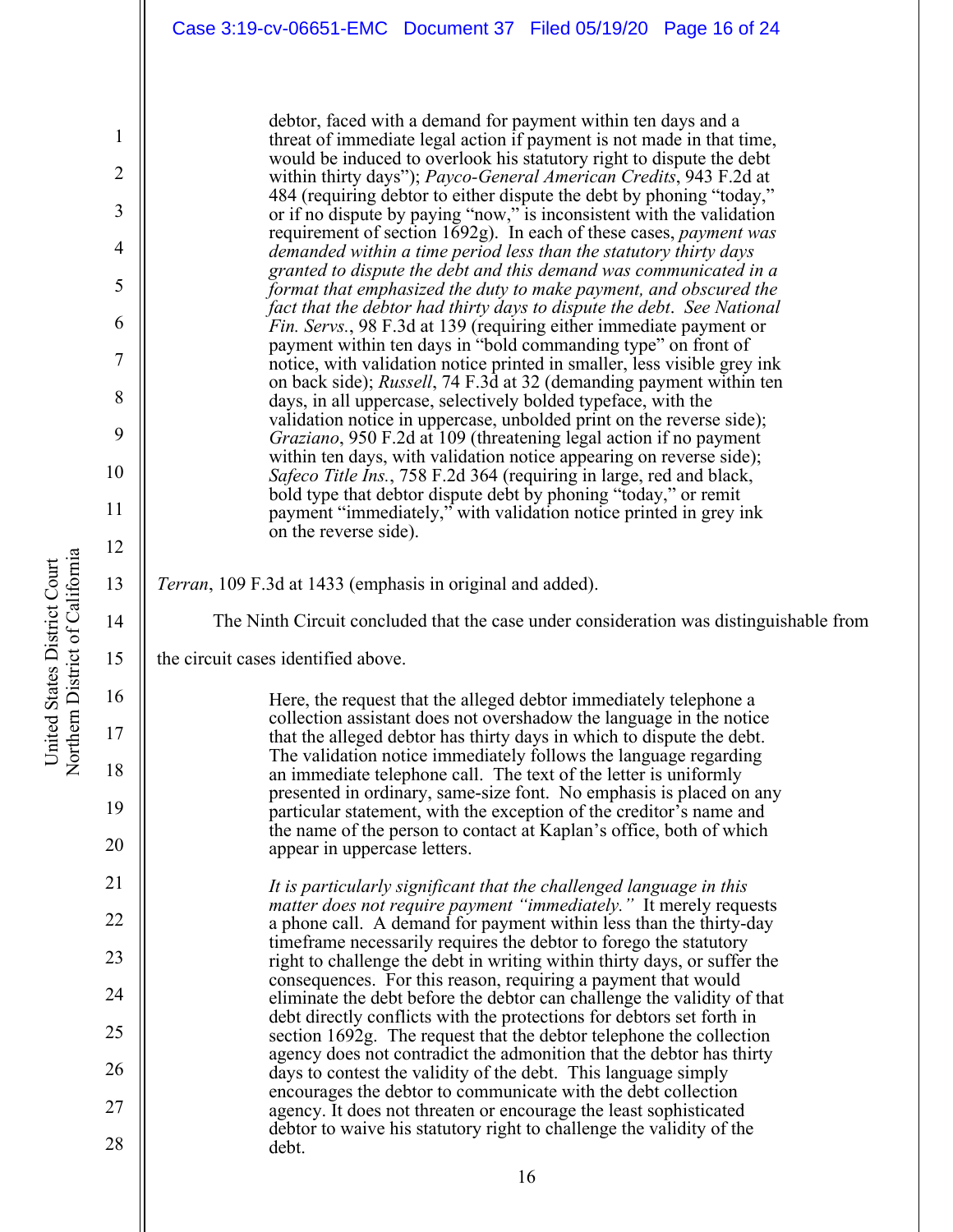## Case 3:19-cv-06651-EMC Document 37 Filed 05/19/20 Page 17 of 24

*Terran*, 109 F.3d at 1434 (emphasis added); *see also Renick v. Dun & Bradstreet Receivable Mgmt. Servs.*, 290 F.3d 1055, 1057 (9th Cir. 2002) (noting that "[t]he instruction that Renick 'use the tearoff portion of this letter . . . to send your payment today' was in the same font as the surrounding text; was not emphasized in any other way; was in the nature of a request rather than a demand; and carried no sense of urgency," and "[t]he request therefore 'did not overshadow the language in the notice that the alleged debtor has thirty days in which to dispute the debt'"; also, "the statement on the reverse that 'PROMPT PAYMENT IS REQUESTED' was in the same font as the accompanying validation notice; was followed by a statement informing Renick that he had 30 days to challenge the debt's validity; and did not convey a threat that could induce Renick to 'ignore his right to take 30 days to verify his debt and act immediately'").

In contrast, in *Swanson v. Southern Oregon Credit Service*, 869 F.2d 1222 (9th Cir. 1998), the Ninth Circuit did find a FDCPA violation. It explained that "[t]he required debt validation notice is placed at the very bottom of the form in small, ordinary face type, dwarfed by a bold faced, underlined message three times the size which dominates the center of the page" $-i.e.,$  "IF THIS ACCOUNT IS PAID WITHIN THE NEXT 10 DAYS [¶] IT WILL NOT BE RECORDED IN OUR MASTER FILE AS AN UNPAID COLLECTION ITEM. [¶] *A GOOD CREDIT RATING – IS YOUR MOST VALUABLE ASSET*.'" *Id.* at 1225-26 (emphasis in original). According to the court,

> the substance of the language stands in threatening contradiction to the text of the debt validation notice. The prominence and message of the "master file" and "most valuable asset" language, lead the least sophisticated debtor, and quite probably even the average debtor, only to one conclusion: he must ignore his right to take 30 days to verify his debt and act immediately or he will be remembered as a deadbeat in the "master file" of his local collection agency and will, accordingly, lose his "most valuable asset," his good credit rating.

*Id.* at 1226. The key then is whether the communications subsequent to the validation notice

25 overshadows or contradicts the notice by, *e.g.*, demanding immediate payment.

26 In the instant case, TA has provided, in conjunction with its motion to dismiss, copies of

- 27 all of the emails referenced in the FAC – both the initial communication and the subsequent
- 28 communications. *See generally* Brown Decl., Exs. 1-8 (emails). According to TA, even though

1

2

3

4

5

6

7

8

9

10

11

12

13

14

15

16

17

18

19

20

21

22

23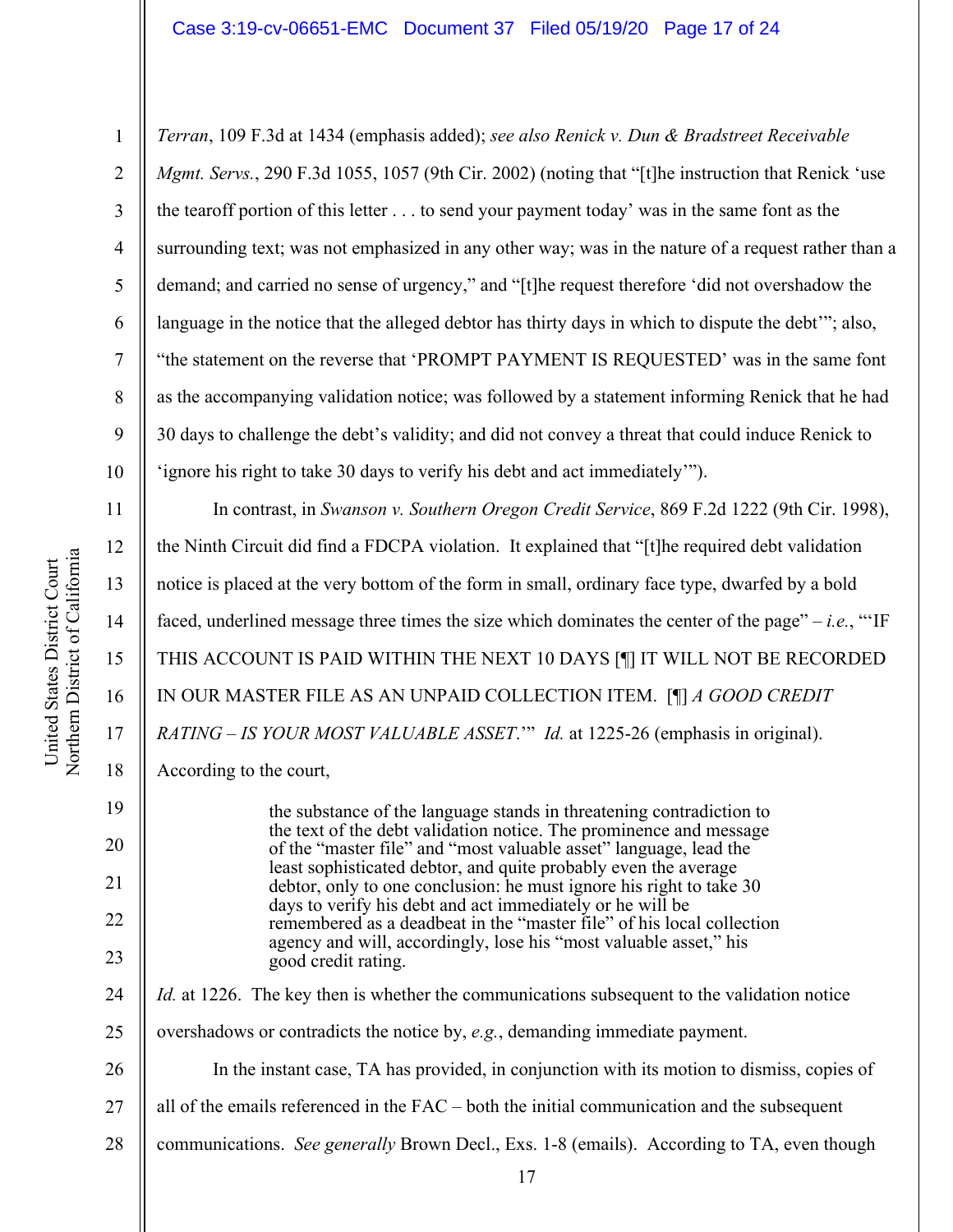the Court has before it a 12(b)(6) motion, it is appropriate for the Court to consider this evidence outside the four corners of the complaint because it is evidence "on which the complaint 'necessarily relies' [in that]: (1) the complaint refers to the document; (2) the document is central to the plaintiff's claim; and (3) no party questions the authenticity of the document." *United States ex rel. Lee v. Corinthian Colls.*, 655 F.3d 984, 998-99 (9th Cir. 2011). In response, Ms. Greene claims that she *does* dispute the authenticity of the emails and therefore the Court should not consider the content of the emails. Ms. Greene, however, does not provide any basis as to why she believes or has reason to believe that the emails are not authentic. *See* Opp'n at 14 (simply asserting that "the exhibits . . . have not been properly validated"). Because Ms. Greene has simply made a conclusory objection to the emails, her objection is overruled, and the Court shall consider the emails as part of the motion to dismiss.

According to Ms. Greene, even if the Court does accept the emails as authentic, the emails on their face establish that she has a viable claim for relief. Information about the emails is provided below.

> Brown Decl., Ex. 2 (email from March 21, 2019). "We're sorry you didn't find what you were looking for when you visited us online. [II] Let's try again! We know we can solve this together, and we've added a few options for resolving your \$10,032.08 CACH, LLC (owner of your Bank of America, N.A. balance) balance that we think you'll like. [¶] Just click on the link below to give us another chance. Alternatively, you can reply to this email." The following "button" then appears: "Try Again." Below the body of the email (in smaller font) there are links for, *e.g.*, "Unsubscribe" and "Dispute This Debt." Near the bottom of the email, there is the following language: "The law limits how long you can be sued on a debt. Because of the age of your debt, CACH, LLC will not sue you for it, and CACH, LLC will not report it to any credit reporting agency."

 Brown Decl., Ex. 3 (email from March 29, 2019). "You currently owe \$10,032.08 to CACH, LLC (current creditor of your original Bank of America, N.A. account). [¶] Charlyn S, we know this may be confusing. Here's a breakdown about your

1

2

3

4

5

6

7

8

9

10

11

12

13

14

15

16

17

18

19

20

21

22

23

24

25

26

27

28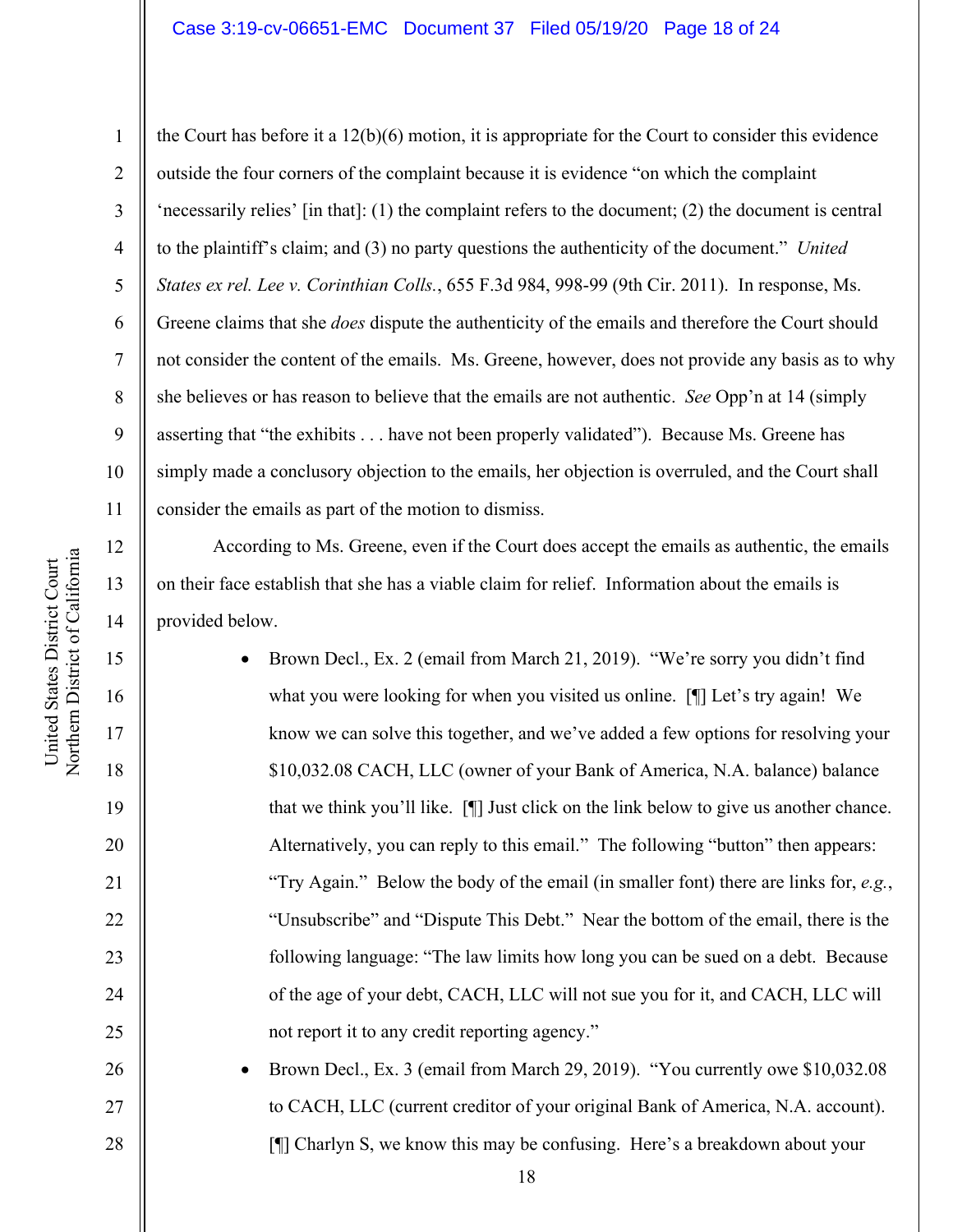balance: 1. You originally accrued this balance with Bank of America, N.A. 2. CACH, LLC is the creditor who currently owns this balance. 3. TrueAccord is ready to start working with you. [¶] We're happy to answer any other questions you may have." The following button then appears: "View My Options." Below the body of the email (in significantly smaller font) there are links for, *e.g.*, "Unsubscribe" and "Dispute this debt." Near the bottom of the email, there is the following language: "The law limits how long you can be sued on a debt. Because of the age of your debt, CACH, LLC will not sue you for it, and CACH, LLC will not report it to any credit reporting agency."

 Brown Decl., Ex. 4 (email from April 1, 2019). "Here's why I think this balance is yours. [¶] Your name is Charlyn S. Wilke. Your address is . . . . [¶] You did business with Bank of America and your outstanding balance is \$10,032.08. Your debt is currently owed to CACH, LLC. [¶] The original date of the transaction as September 15, 2006. You accrued this balance with a product called Credit Card. Your balance went into default on March 14, 2008." The following button then appears: "I want to pay." Below the body of the email (in significantly smaller font) there are links for, *e.g.*, "Unsubscribe" and "Dispute This Debt." Near the bottom of the email, there is the following language: "The law limits how long you can be sued on a debt. Because of the age of your debt, CACH, LLC will not sue you for it, and CACH, LLC will not report it to any credit reporting agency."

 Brown Decl., Ex. 5 (email from April 5, 2019). "Dear Charlyn S. Wilke, I have been trying to help you for weeks, and I still want to help. [¶] You may have a valid reason that you are not paying your outstanding balance. I am trying to be helpful and you have a part to play too. [¶] You can help by getting in touch, or you can take a step towards resolving this matter by clicking the button below. [¶] We are here to help you, so don't hesitate to get in touch." The following button then appears: "Take a small step." Below the body of the email (in significantly smaller font) there are links for, *e.g.*, "Unsubscribe" and "Dispute this debt." Near

1

2

3

4

5

6

7

8

9

10

11

12

13

14

15

16

17

18

19

20

21

22

23

24

25

26

27

28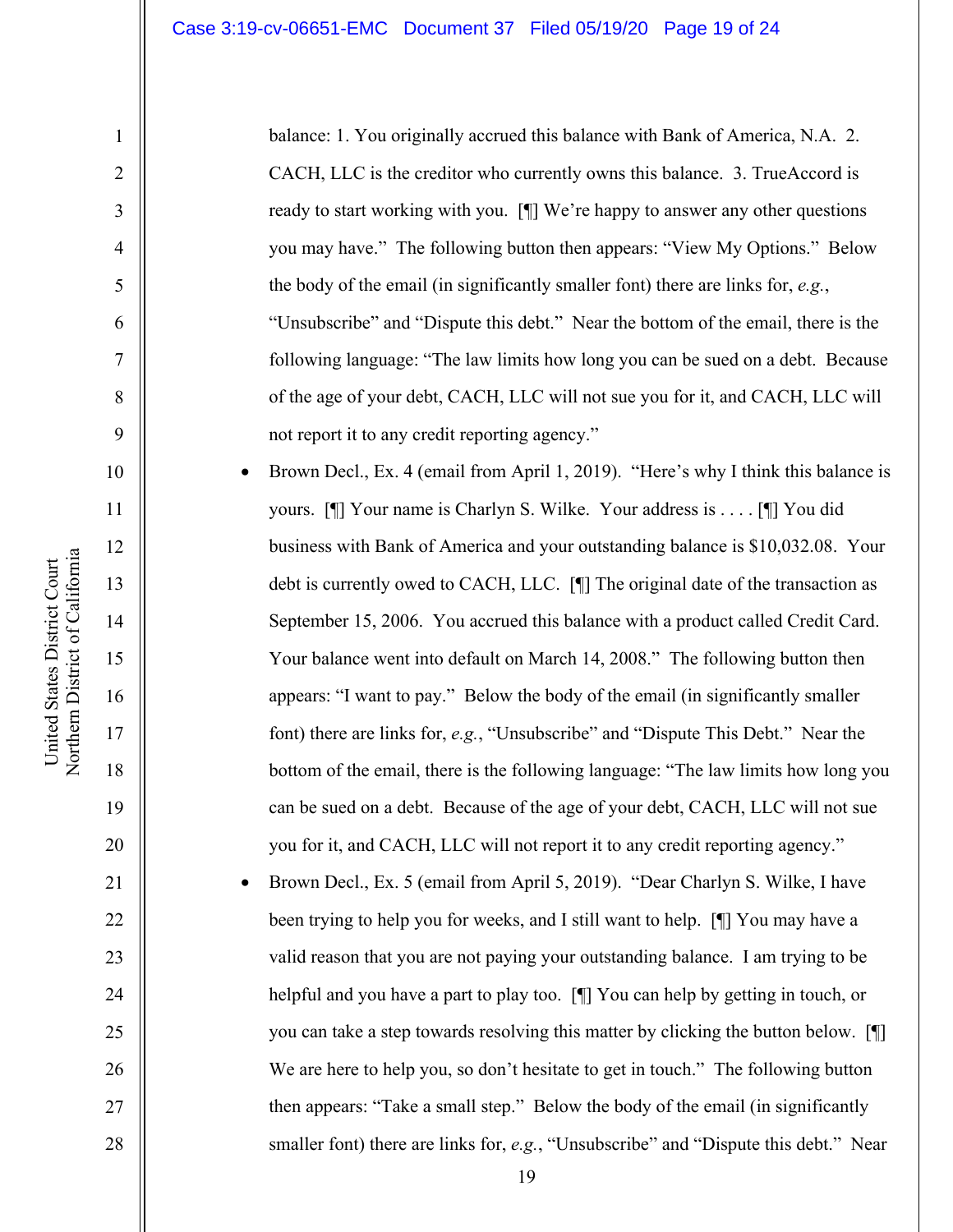the bottom of the email, there is the following language: "The law limits how long you can be sued on a debt. Because of the age of your debt, CACH, LLC will not sue you for it, and CACH, LLC will not report it to any credit reporting agency."

- Brown Decl., Ex. 6 (email from April 8, 2019). "This balance may seem like an unreachable mountain. [¶] But every journey begins with a single step. Take the first step and give us a chance to show you some easy payment options." The following button then appears: "Conquer the mountain." Below the body of the email (in significantly smaller font) there are links for, *e.g.*, "Unsubscribe" and "Dispute this debt." Near the bottom of the email, there is the following language: "The law limits how long you can be sued on a debt. Because of the age of your debt, CACH, LLC will not sue you for it, and CACH, LLC will not report it to any credit reporting agency."
	- Brown Decl., Ex. 7 (email from April 18, 2019). "You have an overdue balance of \$10,032.08 with CACH, LLC (current creditor of your original Bank of America, N.A. account). [¶] . . . . Your outstanding balance originally owed to Bank of America, N.A. defaulted on March 14, 2008. CACH, LLC now owns this account. [¶] Make a payment to resolve this important matter." The following button then appears: "Resolve My Balance." Below the body of the email (in significantly smaller font) there are links for, *e.g.*, "Unsubscribe" and "Dispute this debt." Near the bottom of the email, there is the following language: "The law limits how long you can be sued on a debt. Because of the age of your debt, CACH, LLC will not sue you for it, and CACH, LLC will not report it to any credit reporting agency."
- Brown Decl., Ex. 8 (email from April 22, 2019). "You have an outstanding balance with CACH, LLC (current creditor of your original Bank of America, N.A. account). [¶] Charlyn S, we're writing to inform you of your outstanding obligation to CACH, LLC (current creditor of your original Bank of America, N.A. account). [¶] You have access to our flexible online options to resolve this obligation while your account is still with us. We would like to work with you to

1

2

3

4

5

6

7

8

9

10

11

12

13

14

15

16

17

18

19

20

21

22

23

24

25

26

27

28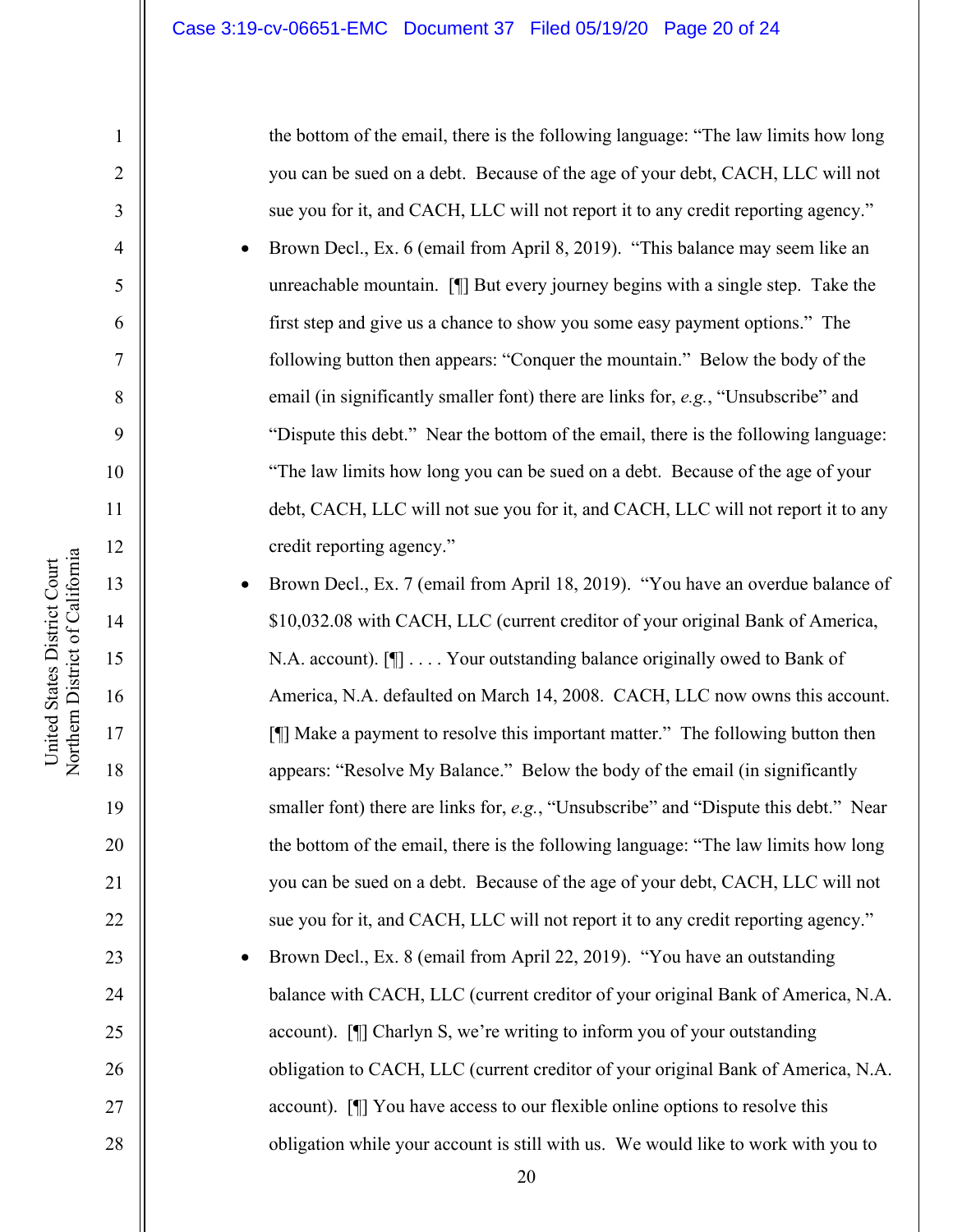resolve your balance. Click the button to view your options and reach out if you have any questions." The following button then appears: "View Your Options." Below the body of the email (in significantly smaller font) there are links for, *e.g.*, "Unsubscribe" and "Dispute this debt." Near the bottom of the email, there is the following language: "The law limits how long you can be sued on a debt. Because of the age of your debt, CACH, LLC will not sue you for it, and CACH, LLC will not report it to any credit reporting agency."

As reflected by the above, the emails that TA sent are markedly different from the communications that the Ninth Circuit categorized as problematic in *Terran* and *Swanson*. Even though the email communications clearly convey that TA wants Ms. Greene to make a payment, the communications do not include language requiring that payment be made, or suggesting that payment should be made, prior to the expiration of the thirty-day validation period. The Court acknowledges that references to the right to "Dispute this debt" are in small font and are arguably buried in the emails; nevertheless, that does not mean that the original validation notice has been overshadowed, particularly given the specific facts before the Court – *i.e.*, not only do the email communications *not* require that payment be made prior to the expiration of the thirty-day validation period but also there is no real urgency to the communications given that the communications also include relatively prominent language stating that, because of the age of the debt, the creditor will *not* sue Ms. Greene for the debt or report it to a credit reporting agency. In her opposition, Ms. Greene asserts that Defendant's contention that its decision not to specifically indicate a deadline is its "get out of jail free" card is preposterous. Receiving a (loosely defined) validation notice in an email with a link to an unknown website, and thereafter receiving a collection email three hours later and then six more collection emails throughout the next thirty days which all emphasized the amount owed and gave options to begin payment would certainly indicate that payment was being demanded immediately (within the 30 day statutory time period) to the least sophisticated consumer.

26 27 28 Opp'n at 11. But notably, one of the main cases on which Ms. Greene relies does suggest that a collection letter that does not include a specific deadline for payment (*i.e.*, prior to the expiration of the thirty-day period) passes muster under the FDCPA.

1

2

3

4

5

6

7

8

9

10

11

12

13

14

15

16

17

18

19

20

21

22

23

24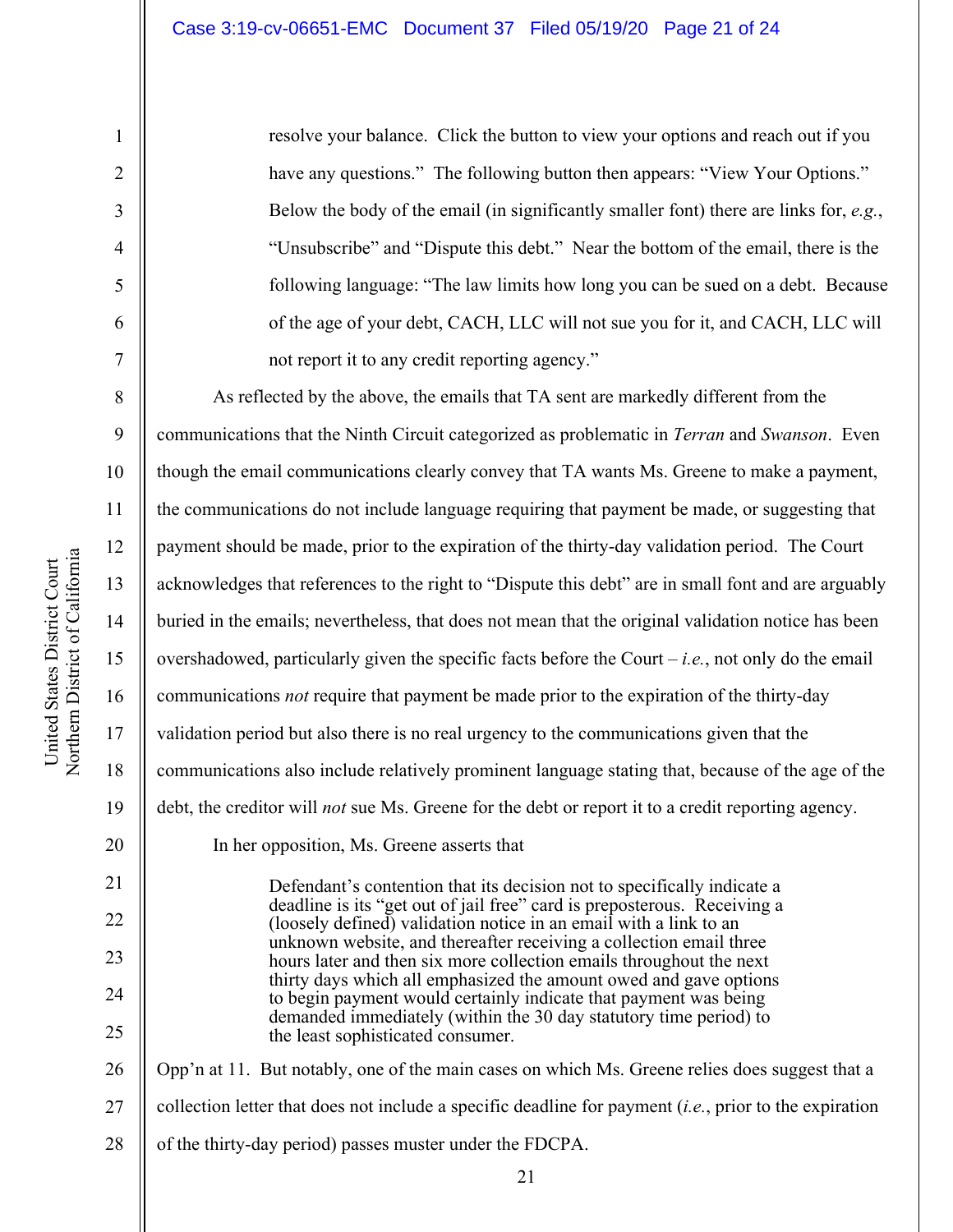[T]he court does not find the language of the letter here to be a demand for payment before the end of the validation period, even viewing the vague allusion to the next step as a threat of litigation. The letter does not set forth a timeframe for resorting to "other remedies," nor does it otherwise imply that immediate action is necessary. Contrary to Palmer's arguments, the language "it is imperative that you remit payment in full," while conveying a sense of importance, does not threaten legal action absent immediate payment. Accordingly, the court finds that Far West's second notice did not contain a demand for payment before the expiration of the thirty day validation period and, thus, did not violate the FDCPA by overshadowing the required 1692g notice."

*Palmer v. Stassinos*, 348 F. Supp. 2d 1070, 1086 (N.D. Cal. 2004) (Whyte, J.).

9 10 11 12 13 14 15 16 17 18 19 20 21 22 23 24 25 26 At bottom, Ms. Greene's position seems to be that multiple demands for payment during the thirty-day validation period violate the FDCPA because they can overshadow the original validation notice and/or amount to a demand for payment prior to the expiration of the validation period. But Ms. Greene's position is in some tension with the FDCPA to the extent that the Act does not put any express limits on the number of times a debt collector can communicate with a consumer during the validation period. *See* 15 U.S.C. § 1692g(b) (providing that "[c]ollection activities and communications that do not otherwise violate this title may continue during the 30 day [validation] period . . . unless the consumer has notified the debt collector in writing that the debt, or any portion of the debt, is disputed or that the consumer requests the name and address of the original creditor"; adding that "collection activities and communication during the 30-day period may not overshadow or be inconsistent with the disclosure of the consumer's right to dispute the debt or request the name and address of the original creditor"). Although no case has yet so expressly held, the Court acknowledges that the number and timing of communications sent to a consumer could be a relevant factor in whether those communications overshadow the validation notice. Nevertheless, the number of communications in the instant case – seven within a thirty-day period – is not excessive. And when that number is taken into consideration along with *other* factors – in particular, the non-threatening content of the communications – the Court does not find it plausible that even the least sophisticated debtor could be misled.<sup>5</sup> See, e.g.,

27

a

1

2

3

4

5

6

7

<sup>28</sup>  <sup>5</sup> To the extent Ms. Greene argues that fact discovery is needed "to determine where each clickable button in the collection e-mails would take Plaintiff and to determine the contents of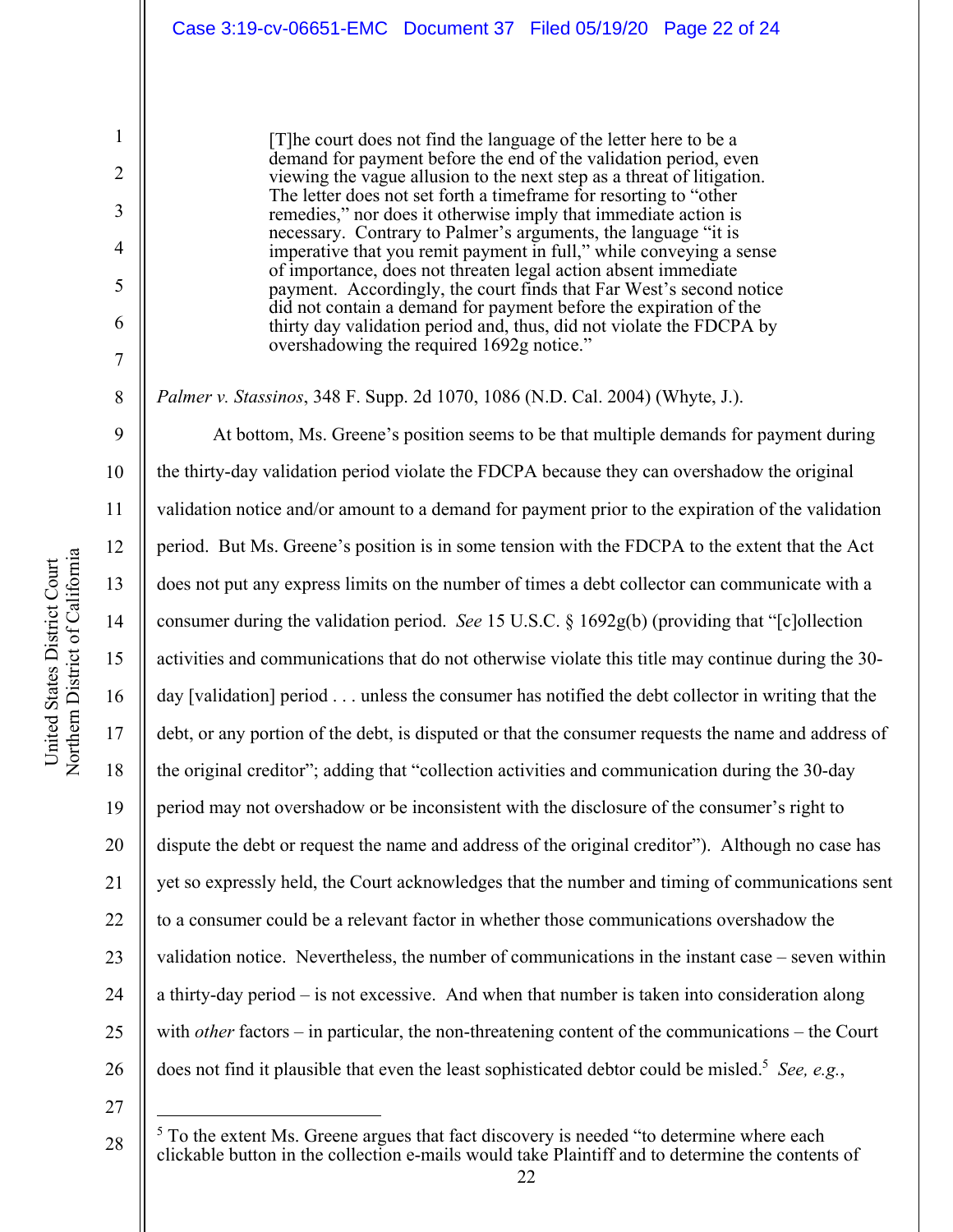#### Case 3:19-cv-06651-EMC Document 37 Filed 05/19/20 Page 23 of 24

11

12

13

14

15

///

///

///

///

///

///

///

///

///

///

///

16

17

18

19

20

21

22

23

24

25

26

1 2 3 4 5 6 7 8 9 10 *Erekson v. Clarkson & Hale, LLC*, No. 3:18-cv-0032, 2018 U.S. Dist. LEXIS 150604, \*24-30 (D.S.C. Sept. 18, 2018) (in case where three letters were sent to plaintiff after the letter containing the validation notice, focusing on the content of each letter); *Robinson v. Transworld Sys.*, 876 F. Supp. 385, 388 (N.D.N.Y. 1995) (in case where plaintiffs argued that, even if they did receive a validation notice, it was "contradicted and overshadowed by both the sheer volume and the language of [at least two] subsequent notices [which contained language relatively more threatening than in the case at bar]," finding summary judgment inappropriate because "[a] reasonable jury could . . . find that the language in both notices considered cumulatively intimates that the consumer must take action immediately and would mislead the least sophisticated consumer into disregarding his validation rights allowing 30 days to dispute a debt").

C. RFDCPA Claim

The parties agree that how the Court resolves the FDCPA claim will dictate how the RFDCPA claim. Because the Court is dismissing the FDCPA claim (all three theories of liabilities), the RFDCPA claim is also dismissed.

27 28 each screen," Pl.'s Supp. Br. at 3, she has not alleged that she clicked any of the buttons, except for one and, for that one, she was taken to a website that she did not recognize, and so immediately closed the browser. *See* FAC ¶ 28. In short, there is no indication that Ms. Greene ever viewed any content outside of the emails.